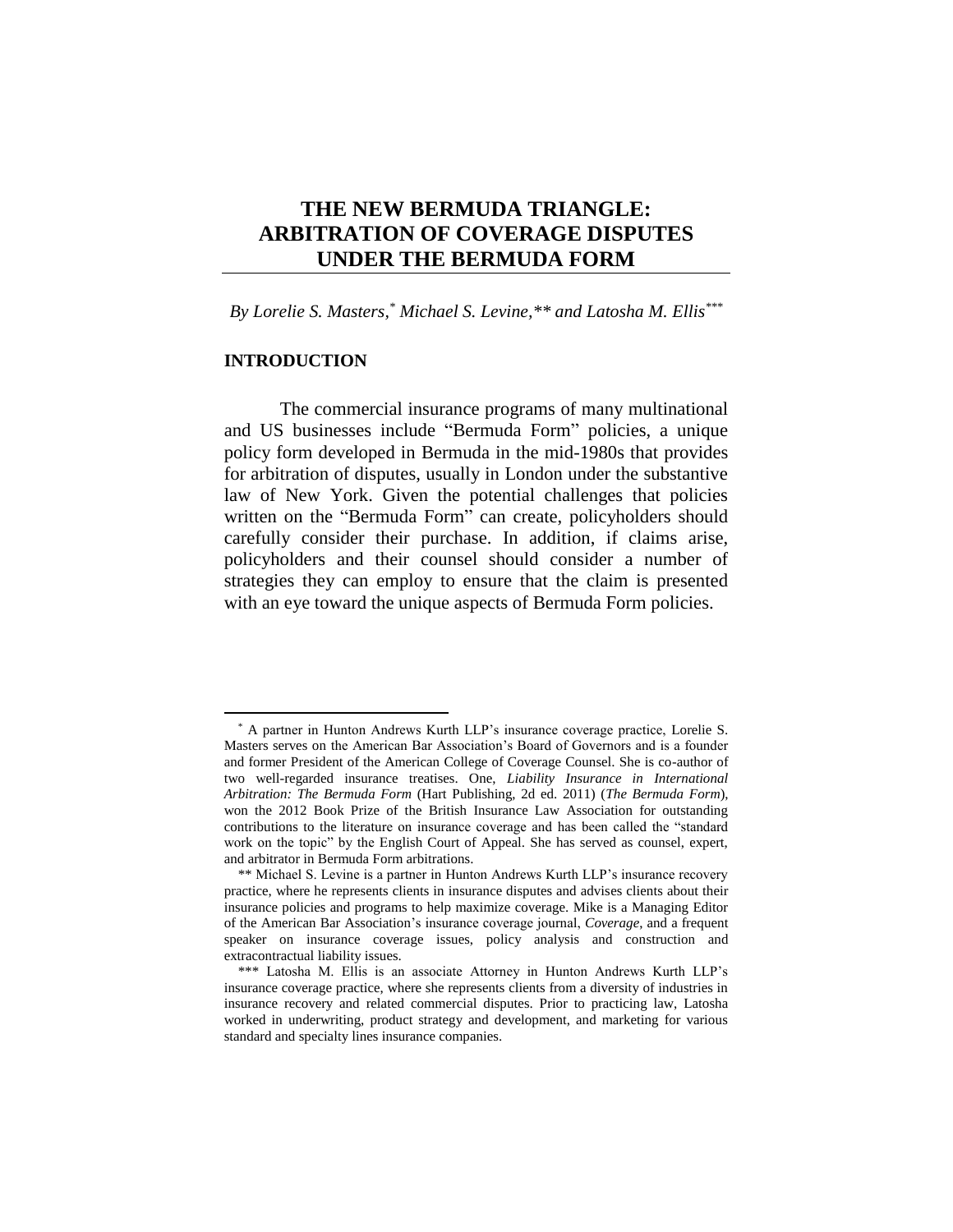### **I. HISTORY OF THE BERMUDA FORM**

In the wake of the collapse of the US casualty insurance market in the mid-1980s, Marsh & McLennan worked with J.P. Morgan Chase and a group of US policyholder companies from across the Fortune 500 to create the first Bermuda Form insurance companies. These "Bermuda Form insurers," ACE Insurance Company, Ltd., and XL Insurance Company, Ltd., sought to provide high excess commercial general liability ("CGL") insurance to companies in the United States that could not obtain sufficient capacity in light of the 1980s' liability insurance crisis. ACE was formed in 1985 to provide high excess coverage above US\$100 million. XL began in 1986 to provide excess coverage below the ACE layer, offering limits of between \$25 million and \$100 million.<sup>1</sup> When the capital markets declined to provide the necessary start-up capital, household names like DuPont and Ford agreed to provide the seed money for these nascent insurance companies so that the funding companies, and others similarly situated, could secure the excess liability insurance they needed to protect against catastrophic losses.

In exchange for their capital contributions, the investing policyholders made their needs clear. They sought high-level catastrophic coverage to a later spike in claims that, despite a routine or historic claims history for that product or type of claims, was not expected. Stated differently, they sought coverage for the situation in which a product with a known history of low-level claims later experienced an unanticipated spike in claims that "fundamentally" differed either in "nature" or in "magnitude" from the previous historical level of claims. <sup>2</sup> As a result of these concerns, the policy form developed—the "Bermuda Form"—included two characteristics that remain unique to Bermuda Form policies: the "occurrencereported" trigger of coverage and the unique definition of "occurrence."

<sup>1</sup> *The Bermuda Form* at §§ 1.01, 1.16.

<sup>&</sup>lt;sup>2</sup> *Id.* at § 1.35. The early Bermuda Form insurers and investors used vaccines as the prototypical example of such a scenario: vaccines historically have always produced a predictable number of "noise-level" claims each year, but also can be subject to a later unanticipated spike in claims deserving of insurance, that would apply without protracted disputes over coverage.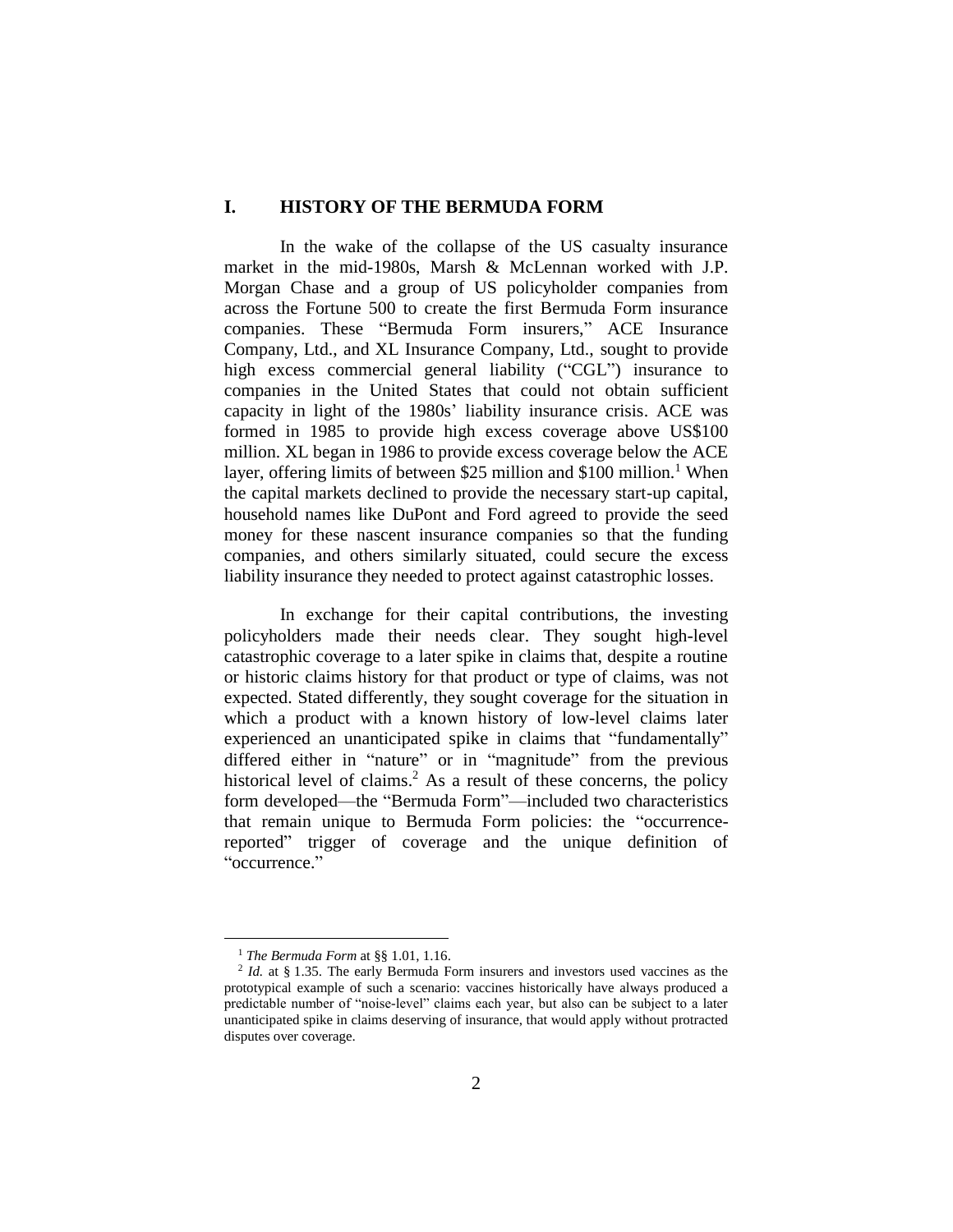When claims for coverage arise, it is useful to remember this history and the representations that Bermuda Form insurers made to investors and other prospective policyholders at the time of their formation: that they would break with the unfortunate past, which had led to the seizing of liability insurance markets in the mid-1980s, when "traditional" liability insurers parsed policy language closely in order to find as many bases for denying coverage as possible.<sup>3</sup>

## **II. KEY FEATURES OF THE BERMUDA FORM**

Because of the necessary capital contributions by investing policyholders, the resulting policy form was developed to include the following distinctive features to address concerns expressed at the founding of this new market in Bermuda:

- An occurrence-reported trigger of coverage, activating coverage when the insured reports an occurrence to the insurer.
- The Bermuda Form's innovative aggregation of claim provisions which include the Form's unique definition of "occurrence," and in some versions of the Form, the term "occurrence integration." The Form's definition of "occurrence" differentiates between injuries and damage from products liability and from premises, operations and other non-product exposures.
- The related provision, not found in the policy form, called "maintenance deductible," and made operative by the language in the "occurrence" definition that provides coverage for loss that is "vastly greater in order of magnitude," or "fundamentally different in nature" than earlier claims.
- The dispute resolution provision, which specifies arbitration in London under the English Arbitration Act.
- Unique choice of law provisions that identify New York law (as revised by the Form) as the governing substantive law.

<sup>&</sup>lt;sup>3</sup> *Id.* at §§ 1.06, 1.12. Of course, the many mergers and consolidation in casualty insurance markets has muddied the waters.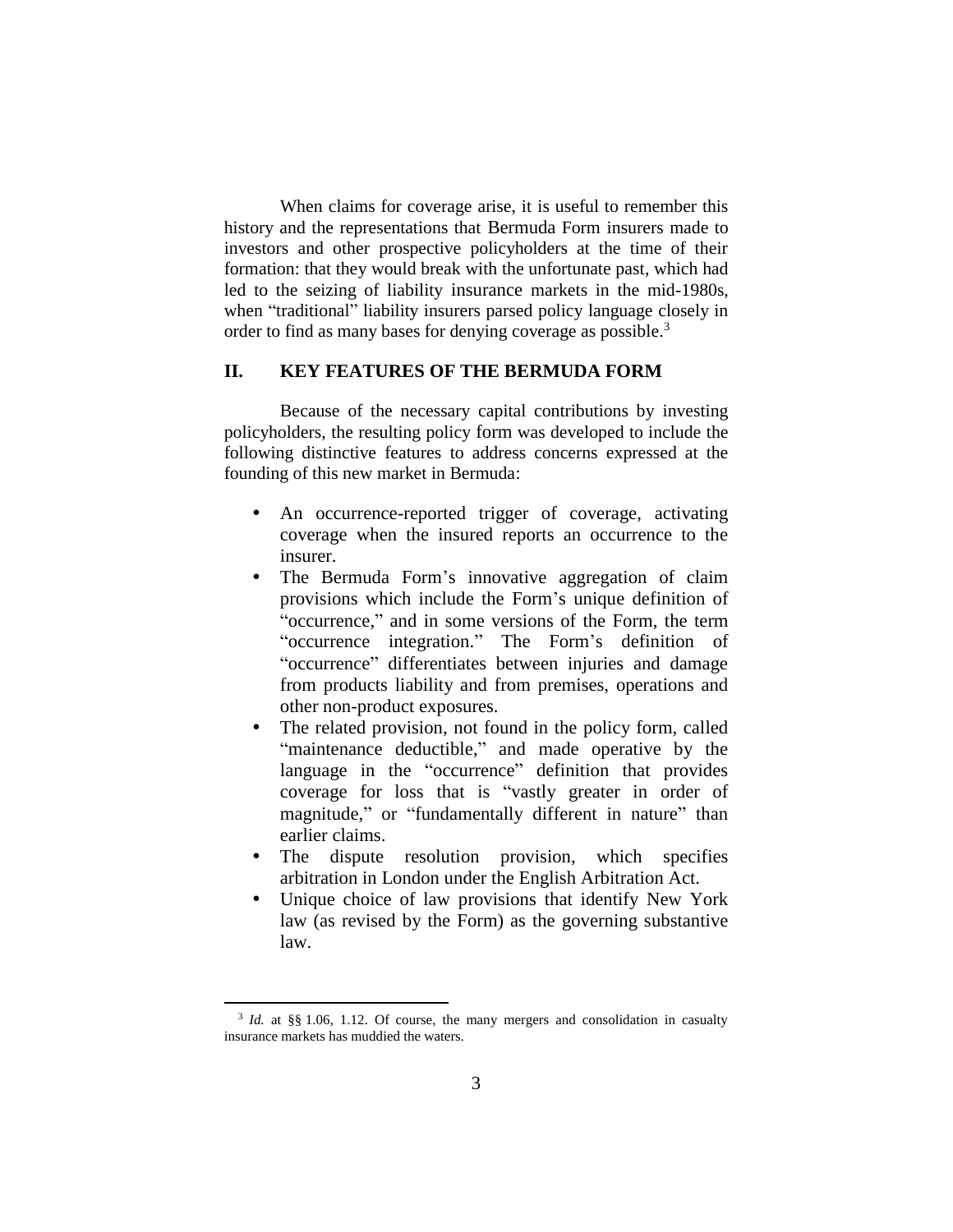Each of these features is discussed in further detail below.

#### **A. The Occurrence-Reported Trigger of Coverage**

In one of its singular innovations, the Bermuda Form uses a hybrid trigger that combines two, more traditional, triggers: an "occurrence"-based trigger and a pure claims-made trigger of coverage. As generally defined, Bermuda Form policies cover occurrences that are reported to the insurer during a period for reporting that has both a starting point and an endpoint. <sup>4</sup> The starting point typically is either the inception date of the policy or a specified retroactive date.<sup>5</sup> The endpoint typically is the moment when the policyholder stops buying the basic coverage granted by the policy,<sup>6</sup> or the insurer stops selling it.

It is also important to note that a Bermuda Form policy is typically a "continuous policy," meaning that it continues from year to year, usually with the same policy number, until the policy is cancelled or not renewed.<sup>7</sup> Thus, a Bermuda Form policy has a policy period that may span years with a number of "Annual Periods," as defined in the Form. Each Annual Period requires a new premium and provides new limits of liability. The Bermuda Form also typically allows the policyholder to purchase an extended reporting period, called a "discovery period," known as "Coverage B," if the policy is

<sup>4</sup> A Bermuda Form policy generally affords coverage during the period of "Coverage A." When the policy would otherwise terminate, the policyholder has the option to purchase "Coverage B," which provides an extended reporting period for claims relating to occurrences that began during the Coverage A period. Coverage B does not provide tail coverage for "fresh" occurrences that began only during Coverage B. Complications arise in respect of "batch" or "integrated" occurrences, and their start and endpoints. *See* Chapters 2 and 6 of *The Bermuda Form*.

<sup>&</sup>lt;sup>5</sup> A retroactive date defines the starting point of the period during which the bodily injury or property damage covered by the policy must take place. In other words, the bodily injury or property damage alleged in claims covered by the policy must commence after the retroactive date. The retroactive date may be the same as the inception date of the policy or may be a date that is earlier than the inception date. A Bermuda Form policy generally affords coverage during the period of "Coverage A." *See* Chapters 2 and 6 of *The Bermuda Form*.

<sup>6</sup> The parties typically meet annually to discuss loss experience and agree upon terms for continuation, such as the premium and the cancellation and policy extension conditions.

<sup>&</sup>lt;sup>7</sup> In contrast, the coverage promised under a claims-made policy typically is defined to stop at the end of one policy period, and begin again, with a new policy period (and usually a new policy number), if the policy is renewed.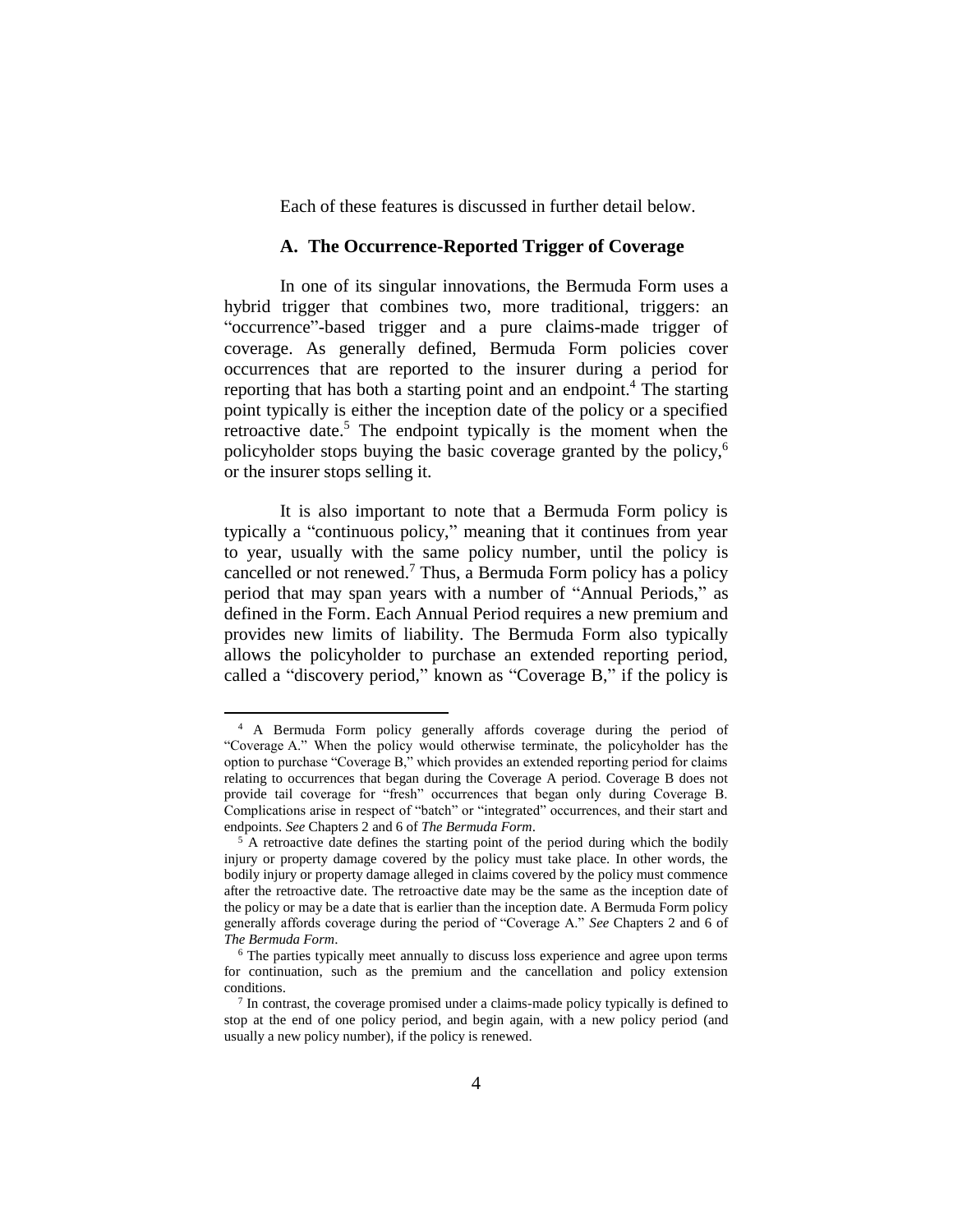not renewed. The advantages of the aggregation features of the Bermuda Form continue into the discovery period provided in Coverage B.

### **B. The Bermuda Form's Unique Aggregation of Claims Provisions**

As discussed above, the Bermuda Form came into being in part because of the concerns and needs of both investing policyholders and similarly situated companies in the United States and the insurance industry. To address policyholders' concerns, the Form also needed to provide excess catastrophe coverage for unexpected spikes in claims or liabilities. To address insurer concerns, it needed to prevent the "stacking of limits" that arose in landmark asbestos, environmental and other coverage cases in the United States as a result of the breadth of "occurrence"-based CL policy forms.<sup>8</sup> In answer to both concerns, the form adopted a singlepoint trigger, triggering coverage when the policyholder first reported an occurrence; and also allowed for aggregation of claims, responding to policyholder companies' need for catastrophic coverage. Indeed, the Form requires the policyholder to aggregate related claims together or, to use the terminology in the early versions of the Bermuda Form and the jargon of the Bermuda insurance market, "integrate" them into a single year or period, a period that is not the same as the traditional concept of "policy period." The aggregation period, thus, is the year in which the policyholder determined that the claims were likely to implicate the policy and gave notice of the underlying occurrence to the insurer.

This batching, or "batch sweep," feature of the Bermuda Form provided the asset protection typically afforded by excess insurance and was marketed as a feature that would respond to (among other things) unanticipated increases in claims, over and above historical claims experience. <sup>9</sup> The trigger, aggregation, and related provisions in

<sup>8</sup> See discussion in *The Bermuda Form* at §§ 1.07-1.13 and its discussion of the history of coverage litigation, including discussion of landmark cases like *Keene Corp. v. Ins. Co. of North America*, 667 F.2d 1034 (D.C. Cir. 1981), and others.

<sup>9</sup> Pronouncements by at least some insurers in the Bermuda Market over the years have emphasized that the policyholder need not report every liability claim that is made during the period. Indeed, Bermuda insurers have discouraged policyholders from doing so. Instead, the Bermuda Form (arguably like traditional excess liability policies) seeks reporting of only those occurrences, or "batches," that are "likely to involve this policy"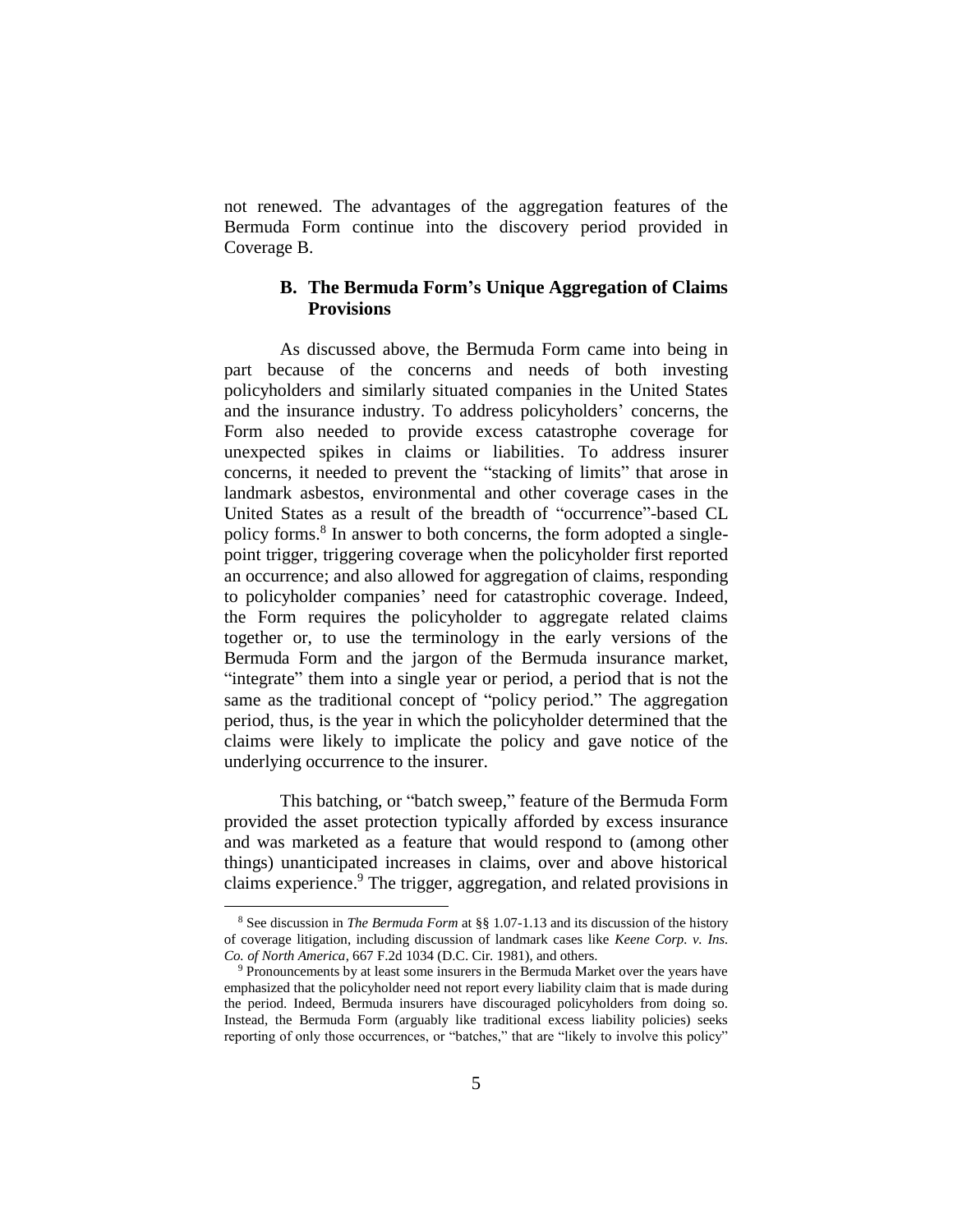the Bermuda Form thus enable the policyholder to add together a large number of small occurrences, with the result that the policyholder can exceed the often very high retention underlying a high-excess Bermuda Form policy that might otherwise never be reached to provide coverage for each individual claim.

Bermuda Form insurers today tend to challenge, aggressively, the use of this "batch-sweep" feature, and the calculation of which claims qualify for "batching." This was not the case in early Bermuda Form arbitrations involving batch claims submitted in the first decades of use of the Bermuda Form. Policyholders therefore often need to be even more strategic in how "batch claims" or "integrated occurrences" are presented under Bermuda Form policies today than was true years ago.

## **C. Expected or Intended Injury and the "Maintenance Deductible"**

Certain versions of the Bermuda Form contain a clause known in Bermuda insurance industry custom and practice as the "maintenance deductible." Bermuda Form policies have never actually used that term, which is part of the definition of "occurrence" that addresses injury or damage "expected" or "intended" by the policyholder. Bermuda Form insurers carried the traditional concept of excluding expected or intended injury or damage into the Bermuda Form, with revisions to address concerns of both the policyholder market in the United States and the (then) fledgling Bermuda insurers. Although the concept in general terms is well understood, the complexities of the Bermuda Form's definition of occurrence, and the difficulty of applying it in specific factual circumstances or industries, often results in controversy—and arbitration of disputes over coverage. $10$ 

under the notice provision in the policy. This feature of sweeping all related injuries or losses into a single policy year is commonly called "occurrence integration," or "batch occurrence" (or, in another term that does not appear in any Bermuda Form policy, simply "batching").

 $10$  The concept remains in the current version of the Bermuda Form, meaning the 004 Form typically used by XL and other insurers and the 005 Form used by ACE. Early on, all insurers using the Bermuda Form used the same Form. Over the years, the versions used by ACE and XL diverged. Today, versions of the Bermuda Form typically used by ACE and XL and by others, diverge.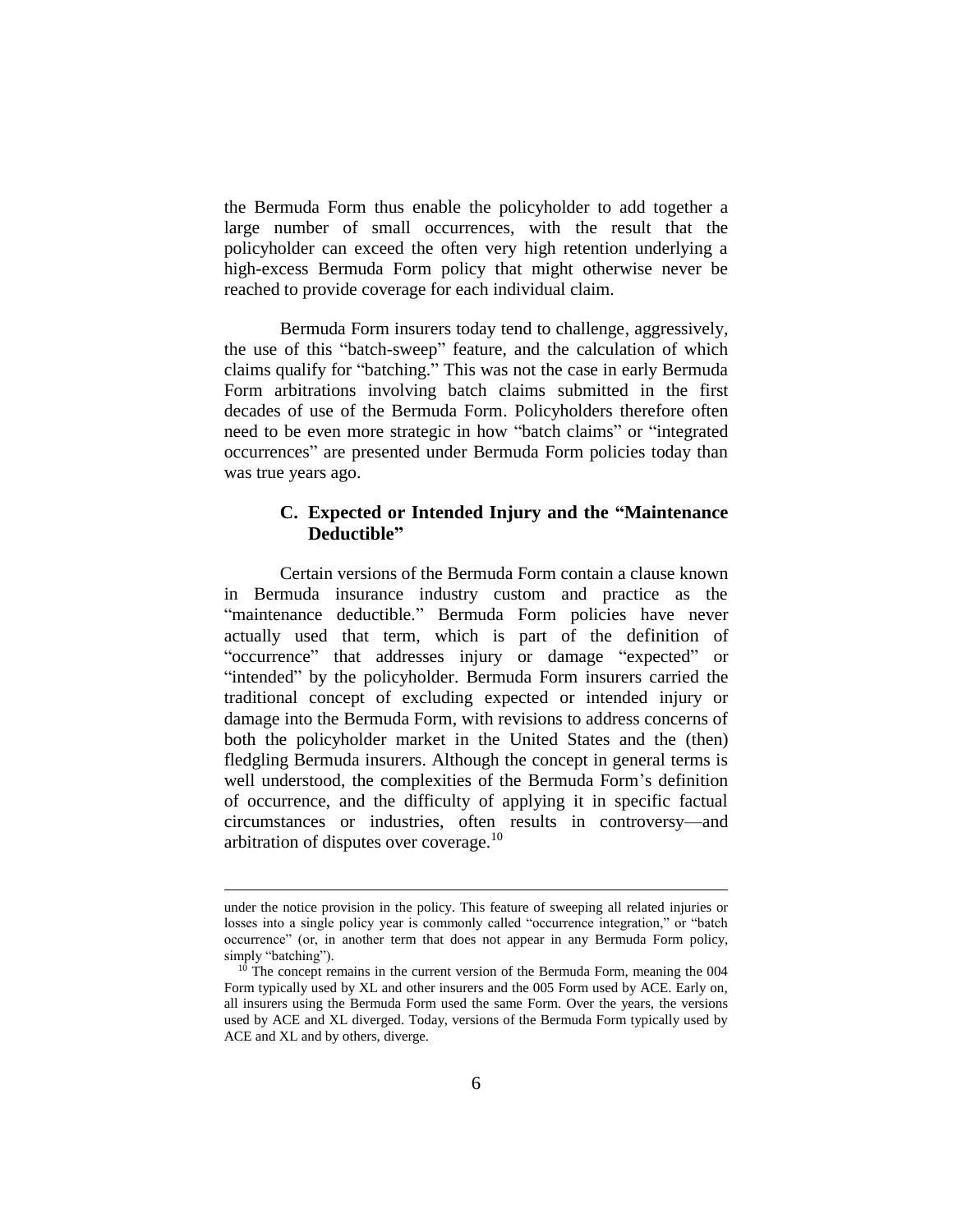Many products sold on a mass-market basis have a known incidence of loss. The "maintenance deductible" language seeks to preclude coverage for the "noise-level" claims expected each year; however, but also to preserve coverage for an unexpected change in the level or kind of claims.<sup>11</sup>

In adopting this innovation, the drafters of the Bermuda Form sought to strike a balance between the legitimate interests of policyholder and insurer. They sought to preserve the existence of coverage a "spike" in claims arising from a product with a known incidence of losses while, at the same time, keeping responsibility for paying the expected, "noise-level" claims with the policyholder. Not found in traditional US or London policy forms,<sup>12</sup> the language was designed to address that specific concern and need for overage; however, the provisions in the Bermuda Form seeking to implement this concept are complex, and often ambiguous in application. That ambiguity leads to disputes. For example, insurers in more recent claims have used an argument, never raised in earlier claims, that "order of magnitude" must mean at least a 10 times increase in claims, a point that is not specified anywhere in the policy language (or marketing materials).

Again, these evolving arguments by insurers about how claims may be aggregated into a batch and how the maintenance deductible should be calculated under the Bermuda Form put a premium on claims presentation and development of sophisticated strategies for rebutting those arguments.

#### **D. Dispute Resolution**

 $\overline{a}$ 

The Bermuda Form seeks to move the decision-making process on disputes from the US court system to arbitration in London under the English Arbitration Act (or, in some cases, in Bermuda under the Bermuda Arbitration Act), with applications of New York Law—as revised—as the governing substantive law. The drafters of

<sup>11</sup> A detailed explanation of this concept may be found in Chapter 7 of *The Bermuda Form*.

<sup>&</sup>lt;sup>12</sup> For a discussion of traditional standard policy forms promulgated in the US market by the Insurance Services Offices, Inc. ("ISO"), *see, e.g.*, Lorelie S. Masters & Jordan S. Stanzler, *Insurance Coverage Litigation* §§ 1.01-1.04, 1.11, 4.01, 4.07, 7.04, 9.02, 14.02, 14.04, 15.02 (2d ed. 2000 & Supp. 2019).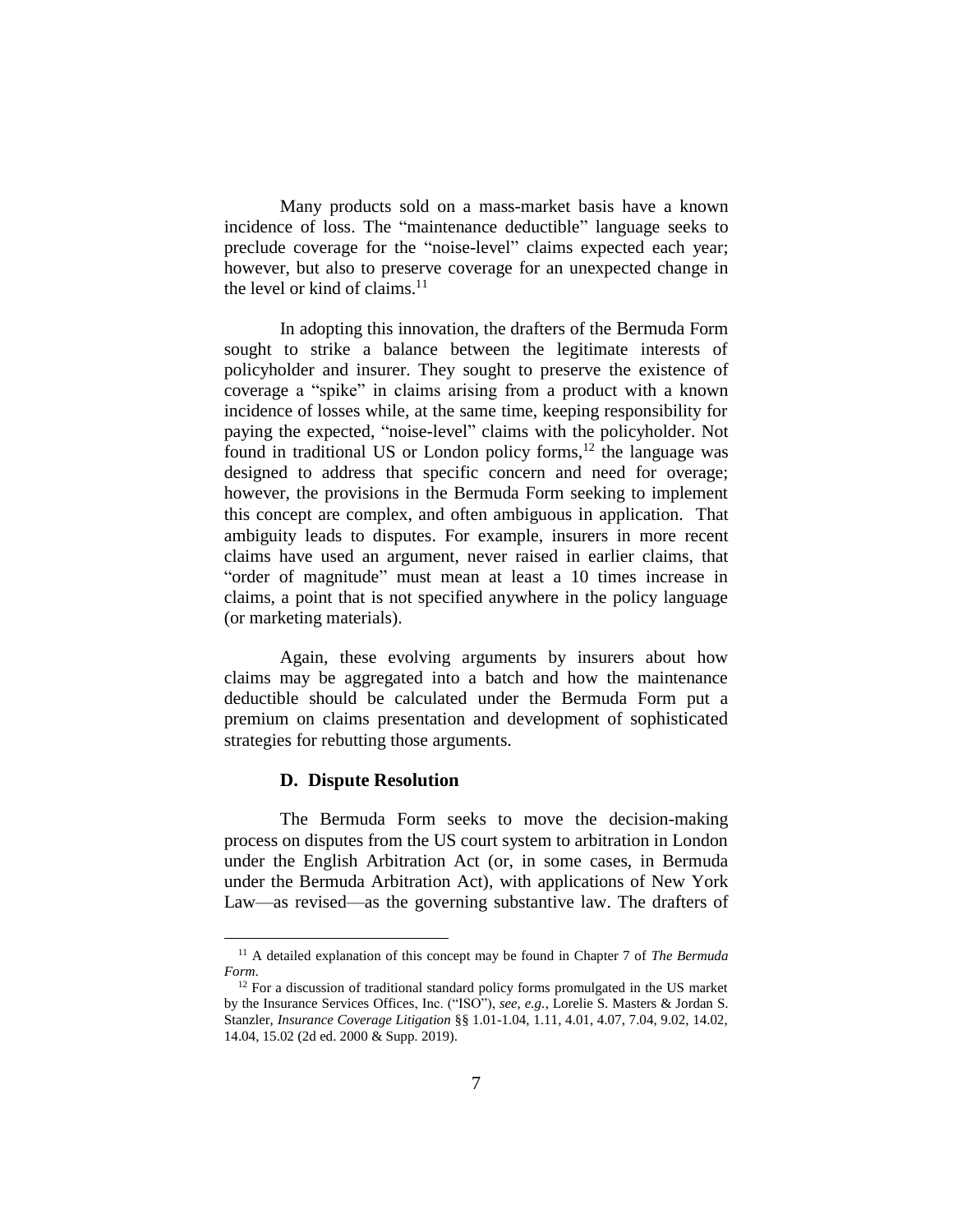the Bermuda Form favored this unusual dispute-resolution scheme. London arbitration avoids the US court system, and insurance companies have historically favored New York law. <sup>13</sup> They perceive New York law to be more insurer-friendly than other laws and recognize that companies based in the United States likely would find application of US law more acceptable and familiar than that of a foreign country. They also believe London to be a more favorable venue for insurers than US courts, believing English barristers or retired judges to be less influenced by what the insurers perceived as undesirable outcomes in insurance disputes in courts in the United States.

As a result, little binding precedent has developed $14$ —or will develop—regarding the Bermuda Form. <sup>15</sup> English Law permits appeals of arbitration awards in limited circumstances, confined to awards involving an error of English law. The lack of precedent on key provisions in the Bermuda Form, and the provisions of the English Arbitration Act specifying that arbitrations remain confidential, disadvantage policyholders and provide a key benefit to insurers which obviously will be aware of previous wins and losses in earlier proceedings interpreting the Bermuda Form.

#### **E. Choice of Law**

 $\overline{a}$ 

The Bermuda Form's choice-of-law provision selects the law of New York as the governing substantive law, and the law of the United Kingdom as governing procedure. New York has a well-

<sup>&</sup>lt;sup>13</sup> Some principles of New York law that insurers traditionally have favored have changed in recent years. *See, e.g., Carlson v. Am. Int'l Grp., Inc*., 30 N.Y.3d 288, 306 (N.Y. 2017) (holding that legislature's 2008 revision of N.Y. Ins. Law § 3420(d), which applies the modern "prejudice rule" to issues of allegedly late notice of claim, applies broadly to all insureds and all risks located in New York and requires insurers to prove prejudice before they can void coverage for "late notice"); *In re Viking Pump, Inc.*, 27 N.Y.3d 244, 264 (2016), *answering question certified to N.Y. Court of Appeals by Del. Supreme Court*(?), 148 A.3d 633 (Del. 2016) (holding that allocation must be addressed under New York Law as a matter of contract interpretation, not "equity" or "fairness" as argued by insurers).

<sup>&</sup>lt;sup>14</sup> This may change as Bermuda Form policy provisions are increasingly incorporated in policy forms used by other insurance companies, and as Bermuda insurers and other insurance companies using the Form do business in the United States to a greater extent and thus are subject to the jurisdiction of United States courts.

<sup>15</sup> As discussed further *infra,* some US courts have upheld jurisdiction over Bermuda and other offshore insurance companies in third-party actions brought by other insurers seeking contribution or indemnity from Bermuda Form insurers.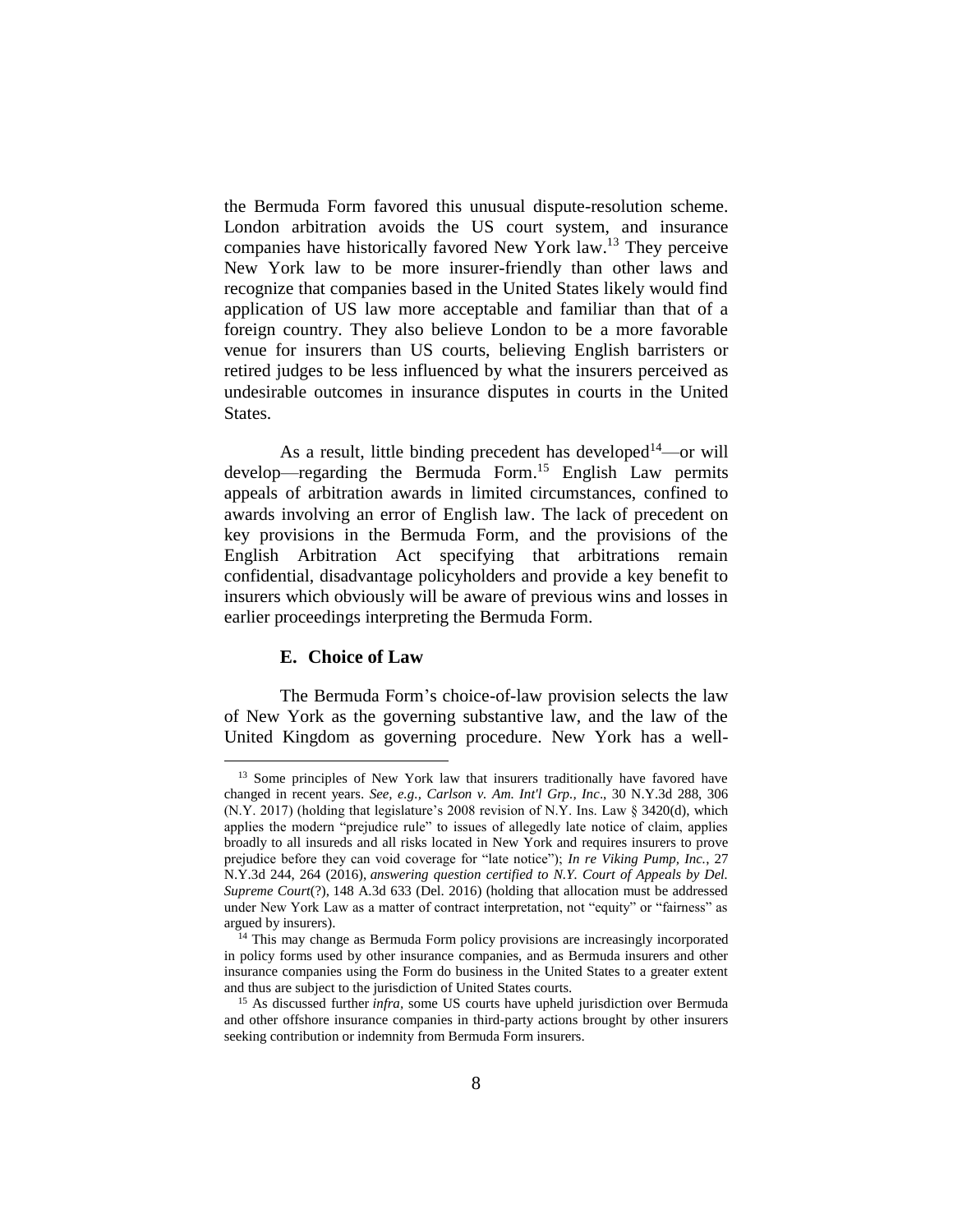developed body of insurance law, and, as previously discussed, is perceived to favor insurers. New York law on "late notice" has historically been a key example, as it traditionally (with some important exceptions) applied the old "per se" rule on notice, which voids coverage if the policyholder's notice is found to be "late." However, that rule is changing, and New York courts are now more inclined to require a showing of prejudice to the insurer.<sup>16</sup> That departure from historical views, considered with other developments in New York insurance law, may be changing the perception that New York law generally is favorable to insurers.

The Bermuda Form also modifies New York substantive law in certain key respects. For example, it explicitly allows for recovery of punitive damages. Importantly, the Bermuda Form also seeks to negate the effects of *contra proferentem* and select other doctrines that are perceived to favor policyholders. $17$ 

 $\overline{a}$ 

 $17$  The relevant choice-of-law provision, found in Article VI(O) of Form 004, states:

This Policy, and any dispute, controversy or claim arising out of or relating to this Policy, shall be governed by and construed in accordance with the internal laws of the State of New York, except insofar as such laws:

(1) may prohibit payment in respect of punitive damages hereunder;

<sup>&</sup>lt;sup>16</sup> In 2008, N.Y. Ins. Law § 3420(d) adopted the modern "notice-prejudice rule" for policies and risks located in New York. A 2017 decision by the New York Court of Appeals held that New York's rule on the timing of notice given by insureds is subject to the modern rule requiring the insurer to prove prejudice from the timing of notice with regard to insurance policies and risks based in New York. *Carlson*, 30 N.Y.3d at 306 (interpreting § 3420(d)). Other points in New York law favor policyholders. *E.g.*, N.Y. Ins. Law § 3105(c) ("In determining the question of materiality, evidence of the practice of the insurer which made such contract with respect to the acceptance or rejection of similar risks shall be admissible."); *Belt Painting Corp. v. TIG Ins. Co*., 763 N.Y.S.2d 790 (N.Y. 2003) (interpreting "absolute pollution exclusions" narrowly to exclude coverage only for environmental pollution, as opposed to any type of fume or contaminant).

<sup>(2)</sup> pertain to regulation under the New York Insurance Law or regulations issued by the Insurance Department of the State of New York pursuant thereto, applying to insurers doing insurance business, or issuance, delivery or procurement of policies of insurance, within the State of New York or as respects risks or insureds situated in the State of New York; or

<sup>(3)</sup> are inconsistent with any provision of this Policy; provided, however, that the provisions, stipulations, exclusions and conditions of the Policy are to be construed in an even-handed fashion as between the Insured and the Company; without limitation, where the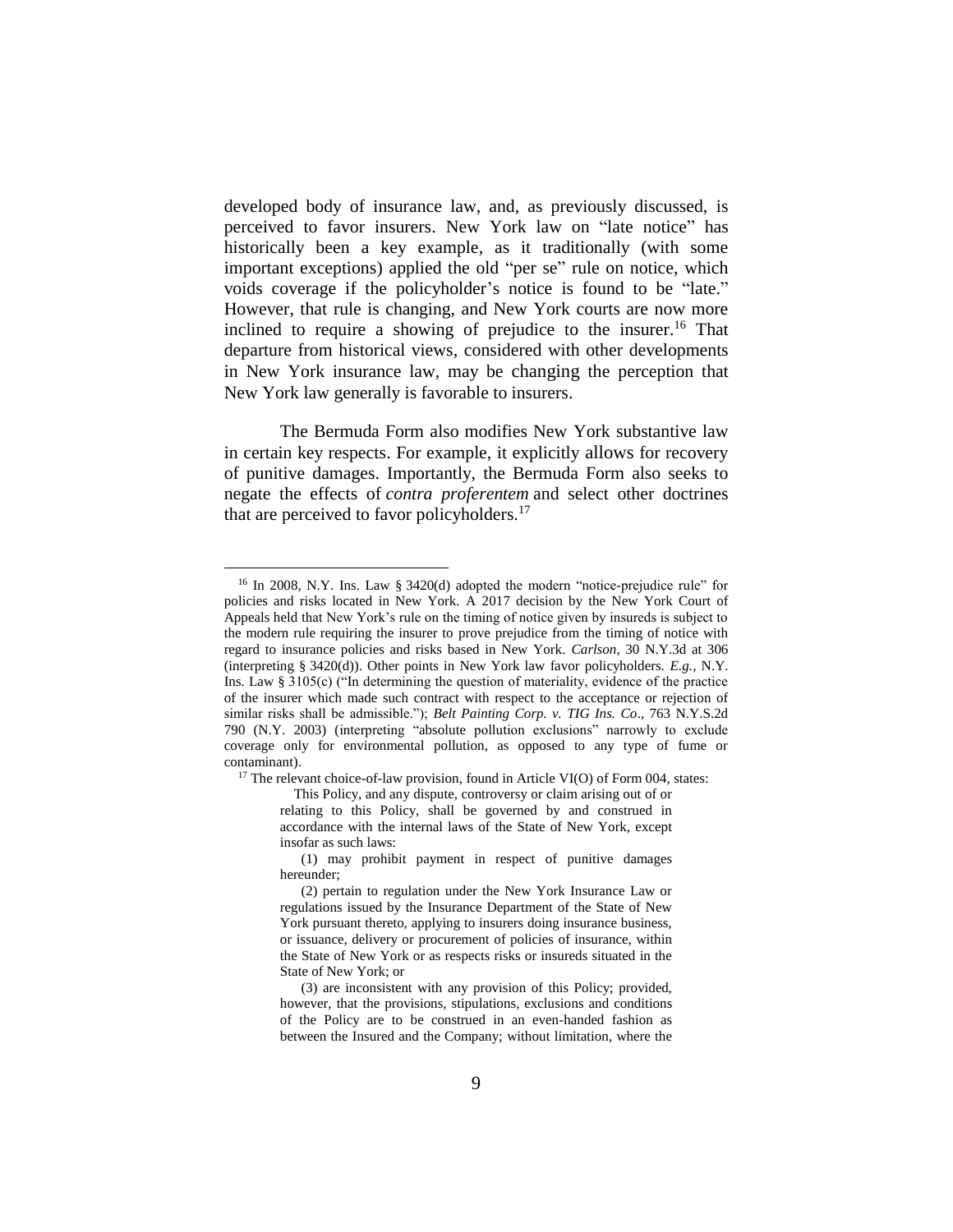On strictly procedural matters, English law governs, though the distinction between substantive and procedural law is not always clear. Generally, London arbitrators adopt procedures influenced by English civil procedure. For example, the parties typically first exchange statements of the case and documentary discovery, followed by an exchange of fact and expert-witness statements. The tribunal may also appoint its own expert.

In addition, questions of privilege in a London arbitration will be addressed under English law. For example, can the policyholder withhold as privileged documents generated by lawyers in the underlying proceedings? An insurer in a London arbitration may seek to compel disclosure of communications with counsel from the underlying proceedings, asserting a "common interest" between the policyholder and the insurer. A London arbitral tribunal is unlikely to allow such disclosure absent a clear agreement or strong implication that the policyholder agreed to share such information.<sup>18</sup> In any event, it is generally accepted that an arbitral tribunal in London has broad discretion to determine whether documents should be disclosed, and is not bound to follow the practices customary in English litigation.<sup>19</sup>

Issues of procedure applicable to Bermuda Form arbitrations are subject to the English Arbitration Act 1996 and governed by English law.<sup>20</sup>

The choice of governing law also arises with regard to issues other than the applicable procedural and substantive law. For example, the validity of the arbitration agreement for arbitrations

language of this Policy is deemed to be ambiguous or otherwise unclear, the issue shall be resolved in the manner most consistent with the relevant provisions, stipulations, exclusions and conditions without regard to authorship of the language, without any presumption or arbitrary interpretation or construction in favor of either the Insured or the Company or reference to the 'reasonable expectation' of either thereof or to contra proferentem (italics?) and without reference to parol or other extrinsic evidence). To the extent that New York law is inapplicable by virtue of any exception or proviso enumerated above or otherwise …, the internal laws of England and Wales shall apply.

<sup>18</sup> *The Bermuda Form* at §§ 16.39-16.44.

<sup>19</sup> *Id.* at § 3.42.

<sup>20</sup> *See* English Arbitration Act 1996 §§ 33-41.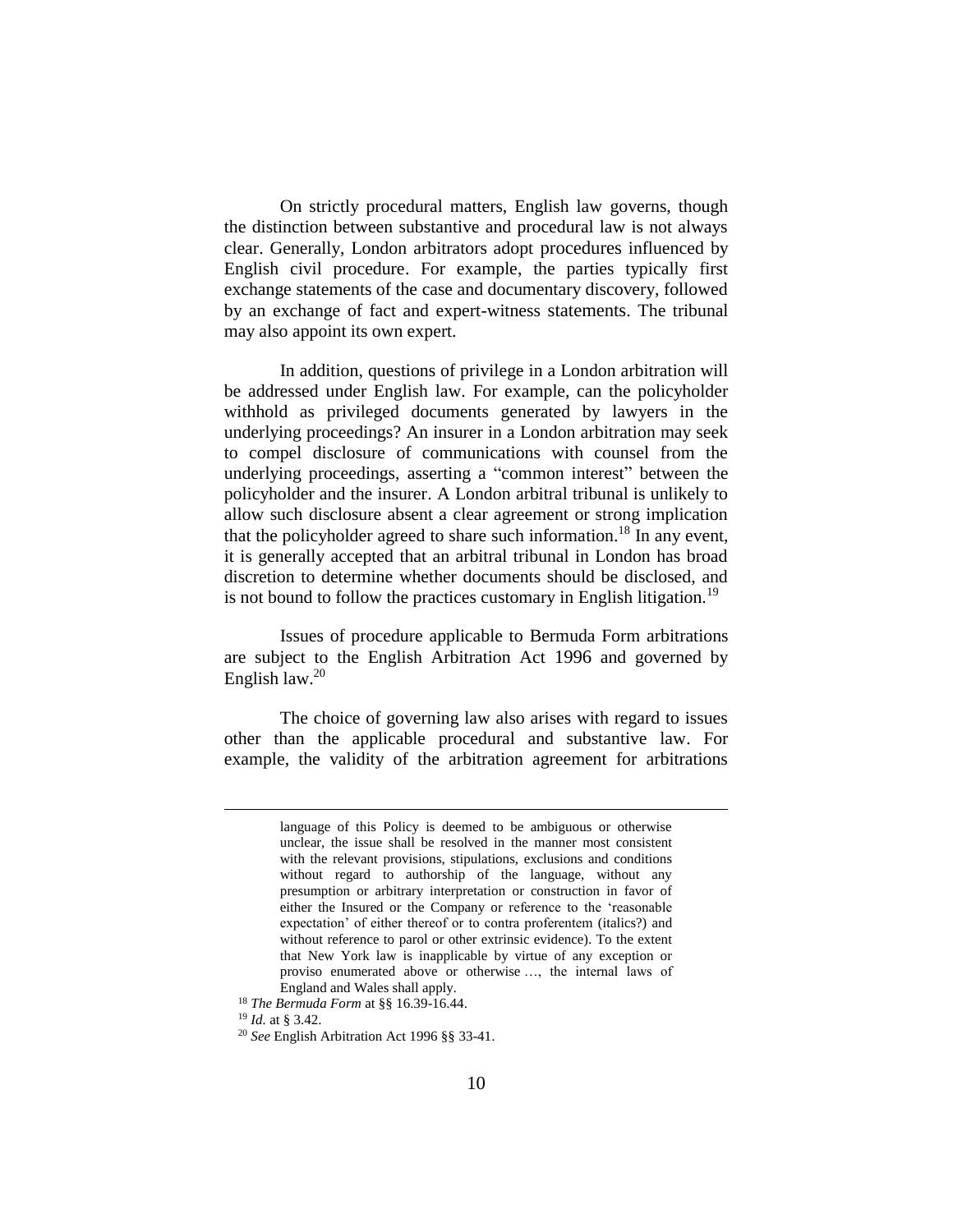proceeding in the United Kingdom will be governed by English law.<sup>21</sup> Because arbitrations under the Bermuda Form are seated in London, such arbitrations are subject to the jurisdiction of English courts for issues addressing, for example, the appointment of arbitrators.<sup>22</sup>

## **III. STRATEGIC CONSIDERATIONS IN LITIGATING BERMUDA FORM ARBITRATIONS<sup>23</sup>**

### **A. Overall Consideration**

Arbitration in the high excess layers in which Bermuda Form policies are found often leads to consecutive or serial arbitrations as arbitration under the English Arbitration Act is considered to be confidential and insurers with arbitration clauses are unlikely, in the case of a large loss implicating multiple layers of excess cover, to agree to a consolidated arbitration. As a result, arbitration of insurance disputes for large losses or under multi-layer excess programs often contradicts one of the rationales given to promote such arbitration—that arbitration is cheaper or faster than litigation in court.<sup>24</sup> This possibility is often underappreciated by policyholders at the time of purchase.

Arbitration can be lengthy, requires paying arbitrators, typically is not resolved by "summary judgment" or dispositive motions, and may require serial arbitrators (each of which is likely to be expensive and time consuming) – two considerations of paramount importance to a policyholder awaiting recovery of insurance proceeds.

### **B. Initiating the Arbitration**

 $\overline{a}$ 

As in United States coverage litigation, the policyholder typically is best served when the process takes place in as short an amount of time as possible. First, an insurance company is most likely

<sup>21</sup> *See, e.g., C v. D* [2007] EWCA Civ. 1282, [2008] 1 Lloyd's Rep. 239.

<sup>22</sup> English Arbitration Act 1996 § 2(1). For a further discussion of these issues, *see The Bermuda Form* Ch. 3.

<sup>&</sup>lt;sup>23</sup> For additional discussion, see Lorelie S. Masters, John Jay Range and Paul Moura. "*The Bermuda Form and Arbitration of Disputes in London*" Vol. 73, No. 1, Disp. Res'n J. 67 (2018).

<sup>24</sup> *See, e.g.*, Lorelie S. Masters, "*Arbitration Clauses in Liability Policies: A Ticket to Ride?*," The John Liner Rev., No. 4, at 33 (Winter 1996).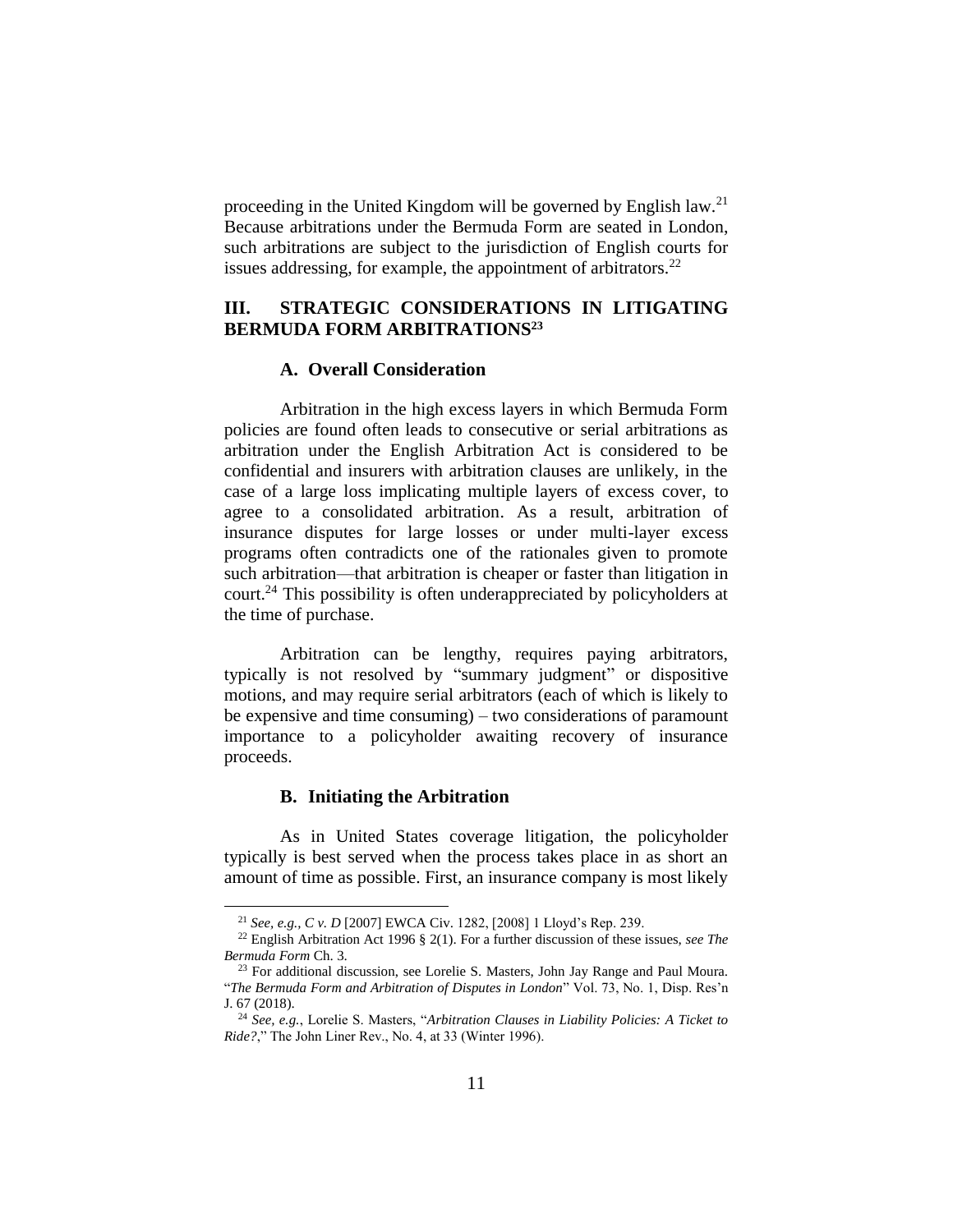to consider serious settlement overtures as final. Second, expenses of litigation for both parties likely will be minimized if the process is shorter rather than longer. However, selection of arbitrators frequently takes months, as the process in which the parties work to fill the panel and appoint a chair or neutral, unless they agree to an expedited or formalized process. Advice from an English lawyer is helpful in preparing the final hearing brief and hearing exhibits, referred to as "bundles", for presentation of arguments and adherence to expected English procedure.

Pleadings are closely scrutinized. Arguments not presented in the pleadings likely will not be allowed, and amendment of pleadings in advance of trial may be crucial. The typical Bermuda Form policy refers to an award being made within 90 days; however, that time period may be extended formally (with notice to the parties), or informally. Arbitrators may require payment of outstanding arbitrator fees before the award is issued.

Either party may initiate the arbitration by invoking, in writing, the arbitration clause in the insurance policy. In initiating arbitration, a policyholder may help expedite proceedings by naming its arbitrator in the arbitration demand, as stated in the arbitration clause. Doing so will activate the insurance company's obligation to name its party-appointed arbitrator within 30 days. As a practical matter, the respondent in insurance arbitrations (whether the insurance company or the policyholder) often seeks an extension of this period. However, the sooner all arbitrators are named, the sooner the proceedings will begin in earnest.

The primary advantage gained from initiating arbitration is the same as a plaintiff would have in court: The ability to open the case and submit rebuttal after the respondent's case is presented. This advantage may carry over into pretrial hearings, or the final hearing, where the plaintiff is entitled to proceed first.

#### **C. Choice of Arbitrators**

As with any arbitration, selection of the party-appointed, or "wing" arbitrators and chair is of utmost importance and extensive consideration often goes into those choices. The Bermuda Form arbitration provision states only that each party will choose its "wing"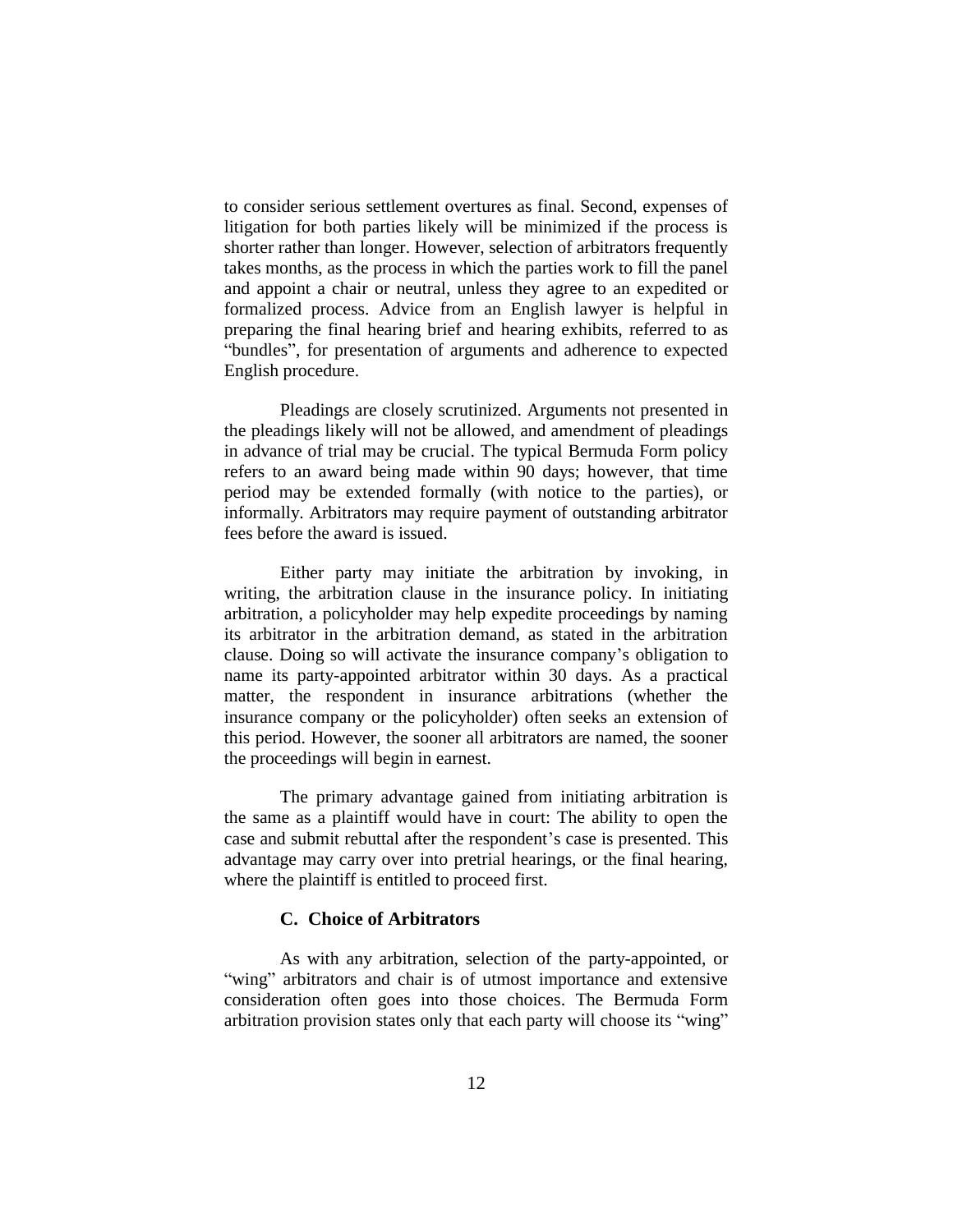arbitrator and those two arbitrators will choose the chair. In practice, parties often give input (sometimes extensive) into that process. These choices are more art than science, with background and insight into previous arbitrations on similar issues providing important input, a point that is particularly true in insurance arbitrations given the likelihood that similar issues arise in later arbitrations, and arbitrators may have been appointed in previous arbitrations involving the same parties or the same or similar issues. The discussion here focuses on key strategies when arbitrating Bermuda Form disputes in London under the English Arbitration Act and New York substantive law.

#### **D. Discovery**

In international arbitration, like other *ad hoc* arbitrations, the parties can craft the process by agreement, and thus may agree to a set of rules to govern discovery. Discovery, or "disclosure" as it is referred to in the United Kingdom, includes only production of documents. While typical English practice does not allow deposition discovery, it may require production of the transcripts of depositions taken in American proceedings of potential witnesses to allow for cross-examination with potentially conflicting testimony from the American proceedings. Alternatively, parties may agree to conduct depositions specific to the arbitration.

Although the U.K. has relaxed rules governing disclosure in recent years, the traditional practice, which requires parties to set forth with specificity the categories of documents sought, continues. Parties may move to compel disclosure if the opposing party refuses or fails to produce documents. Parties identify disputed categories of documents, brief those issues for the tribunal, and typically argue them at a hearing set for that purpose. The Tribunal will then issue a decision on the disputed categories.

In English procedure, parties may pursue production of disputed categories of documents through the actual trial, or "final hearing." While tribunals will be reluctant to order additional production of previously withheld material in mid-hearing, they will do so in order to ensure the fairness of the proceedings.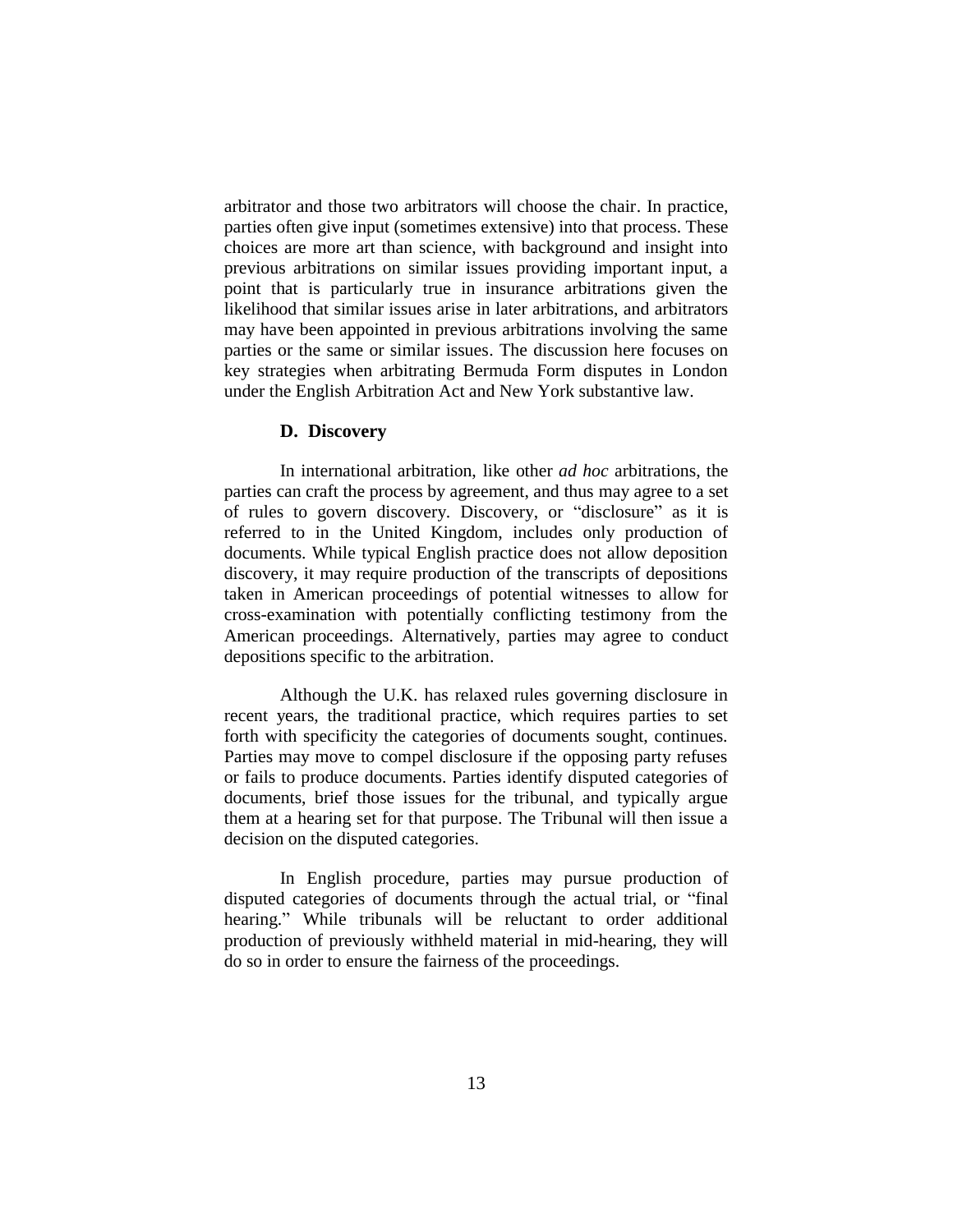#### **E. Briefing**

The English style of briefing does not focus on the type of case discussions used in American-style briefing. Because witness statements and oral evidence focus on disputed factual issues, the key place to address disputed issues of policy interpretation is in the final hearing briefing. Bundles are presented in two-hole English binders, prepared and submitted to the tribunal in advance of the start of the hearing.

### **F. The Final Hearing**

A party's direct or affirmative evidence is presented in writing in witness statements, and witnesses then are presented live only for cross-examination. A party should offer all its witnesses for crossexamination; if a party does not do so, the arbitrators may not give a witness's direct evidence much weight. This convention does not apply if the parties agree that a witness need not be presented for cross-examination.

In some cases, the parties may wish to consider videoconferencing for witnesses from the United States whose crossexamination is expected to be short. Video-conferencing, today, is a realistic alternative to live testimony with today's technology.

## **G. Awards**

### **1. Final Awards**

The typical Bermuda Form policy refers to an award being made within 90 days; however, that time period may be extended formally (with notice to the parties), or informally. Arbitrators may require payment of outstanding arbitrator fees before the award is issued.

### **2. Interest Awards**

Under the English Arbitration Act, a tribunal may award simple or compound prejudgment and post-judgment interest from such dates, and at such rates, as it considers meet the justice of the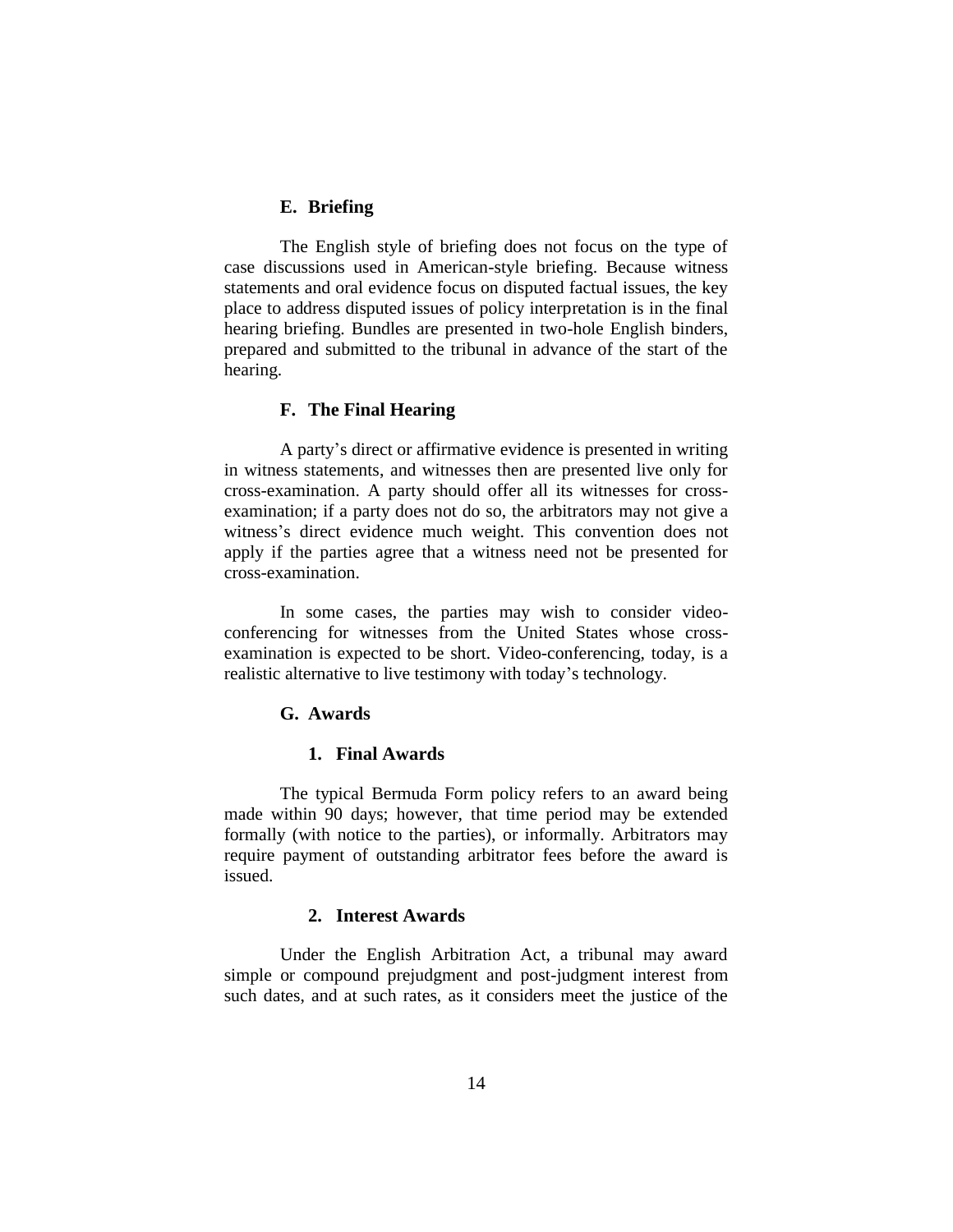case.<sup>25</sup> This decision is left to the discretion of the tribunal.<sup>26</sup> A common approach is to award interest at either the United States prime rate or the Bank of England base rate plus one percent, with the decision as to whether to award simple or compound interest

As Bermuda Form policies require application of New York substantial law, prevailing parties in Bermuda Form arbitrations often argue for application of the 9% rate mandated by New York CPLR § 5004. This question has been the subject of much litigation and controversy.<sup>27</sup> Some Bermuda Form tribunals may then adopt a "compromise" approach to sidestep such issues.

#### **3. Costs Awards**

Versions of the Bermuda Form (001, 002A, 003) prior to the current 004 Form contained a provision that each party should bear its own costs of an arbitration. Since then, the usual Bermuda Form has included a provision that a tribunal may enter an order for costs in its discretion. Essentially two categories of costs typically need to be allocated: (i) the arbitrators' fees and expenses; and (ii) the legal or other costs of the parties.

In practice, arbitrator fees are rarely a subject of dispute. If disputes do not arise, the English Arbitration Act makes the parties jointly and severally liable for the arbitrators' reasonable fees and expenses.<sup>28</sup>

Under the general principle in English practice, the decisionmaker will order the "losing party" to pay the "prevailing" party's legal costs, and tribunal typically uses this principle as the starting point for these awards. Because the prevailing party does not succeed on every issue in dispute, the tribunal may make reductions for costs incurred on issues on which the party that overall "prevailed" has failed.<sup>29</sup> In all events, the general rule is that all costs should be

<sup>25</sup> *See* English Arbitration Act 1996 § 49.

<sup>26</sup> *The Bermuda Form* at § 17.04.

<sup>27</sup> *Id*. at §§ 17.11-17.22.

<sup>28</sup> *See* English Arbitration Act 1996 §§ 28 & 56.

<sup>29</sup> *The Bermuda Form* at §§ 17.36-17.38.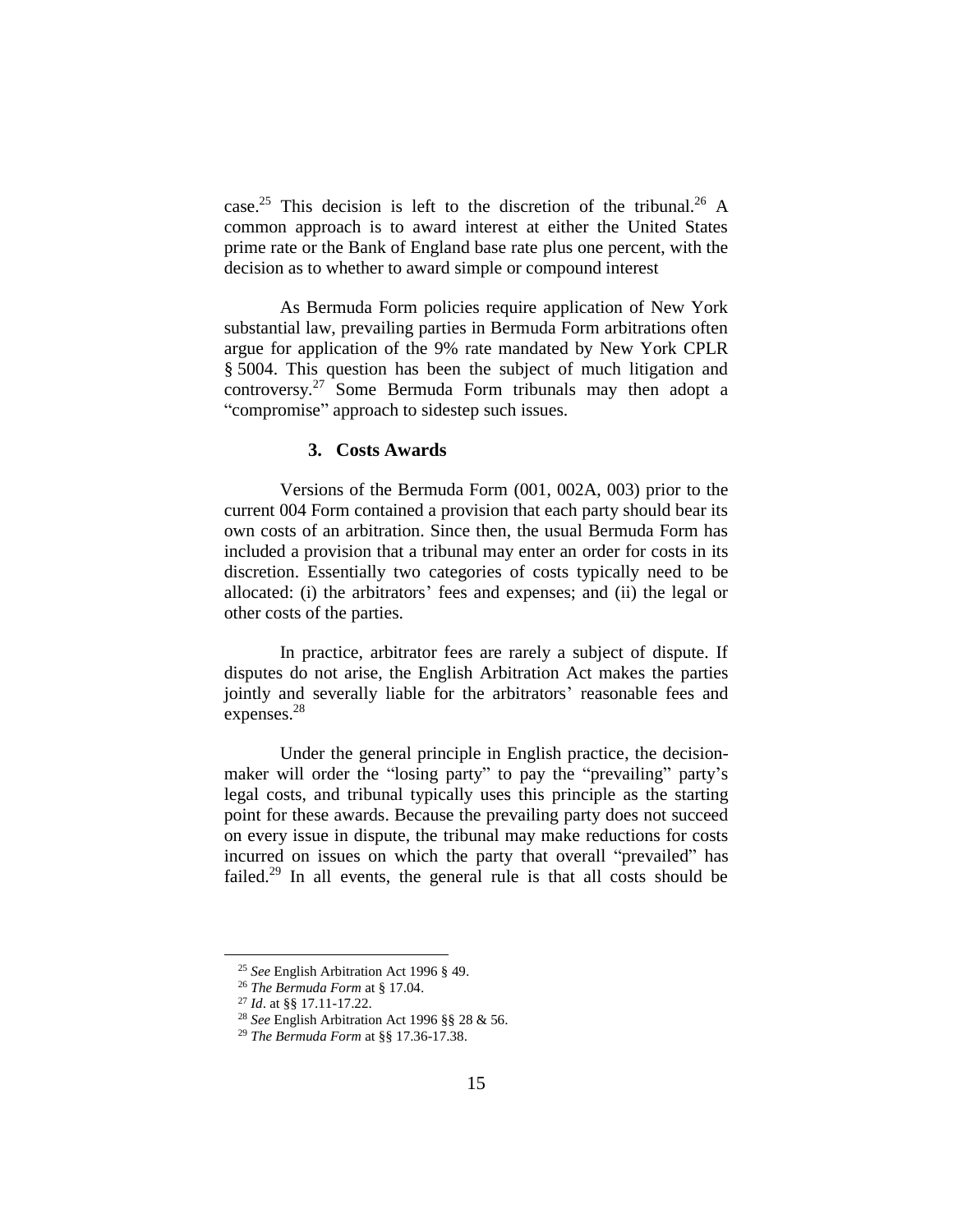reasonable, and the burden of proving reasonableness is on the receiving party.<sup>30</sup>

## **H. Post-Hearing Proceedings and Challenges to the Final Award**

The English Arbitration Act gives the Tribunal power to correct clerical mistakes or errors in an award.<sup>31</sup> Thus, challenges to the calculation of damages and costs can typically be addressed in the arbitration itself.

A party may seek to challenge more egregious errors in an England-based Bermuda Form arbitration award through English court proceedings. Nonetheless, such challenges are exceedingly difficult. An English court will permit a challenge based on an error of law only if the challenger shows that "the decision of the tribunal on the question is obviously wrong," or that "the question is one of general public importance and the decision of the tribunal is at least open to serious doubt." <sup>32</sup> Notably, under no circumstances can a court review challenges to findings of fact.

An award also may be challenged for serious irregularities. These include a failure by the tribunal to decide all the issues submitted for arbitration, or if the award was procured by fraud or in a manner contrary to public policy.<sup>33</sup> Yet even in these situations, the challenger must show that an irregularity has caused or will cause substantial injustice. $34$  An award may also be challenged if the tribunal exceeds its substantive jurisdiction, $35$  but such challenges also are difficult to mount.

<sup>30</sup> *See* English Arbitration Act 1996 § 63.

<sup>31</sup> *Id*. at § 57.

<sup>32</sup> *See* English Arbitration Act 1996, § 69; *see also Enterprise Ins. Co. Plc. v. U-Drive Solutions (Gibraltar) Ltd.* [2016] EWHC 1301 (QB) (court lacked jurisdiction over appeal because § 69 conditions were not met, despite parties' stipulation to allow appeal). <sup>33</sup> See English Arbitration Act 1996 § 68.

<sup>34</sup> *Symbion Power LLC v. Venco Imtiaz Constr. Co.* [2017] EWHC 348 (TCC) (illicit *ex parte* contact between party-appointed arbitrator and party did not amount to serious irregularity that constituted a substantial injustice); *Secretary of State for the Home Dep't v. Raytheon Sys. Ltd.* [2014] EWHC 4375 (TCC) (failure to address issue submitted to arbitration constituted a substantial injustice).

<sup>35</sup> *See* English Arbitration Act 1996 § 67.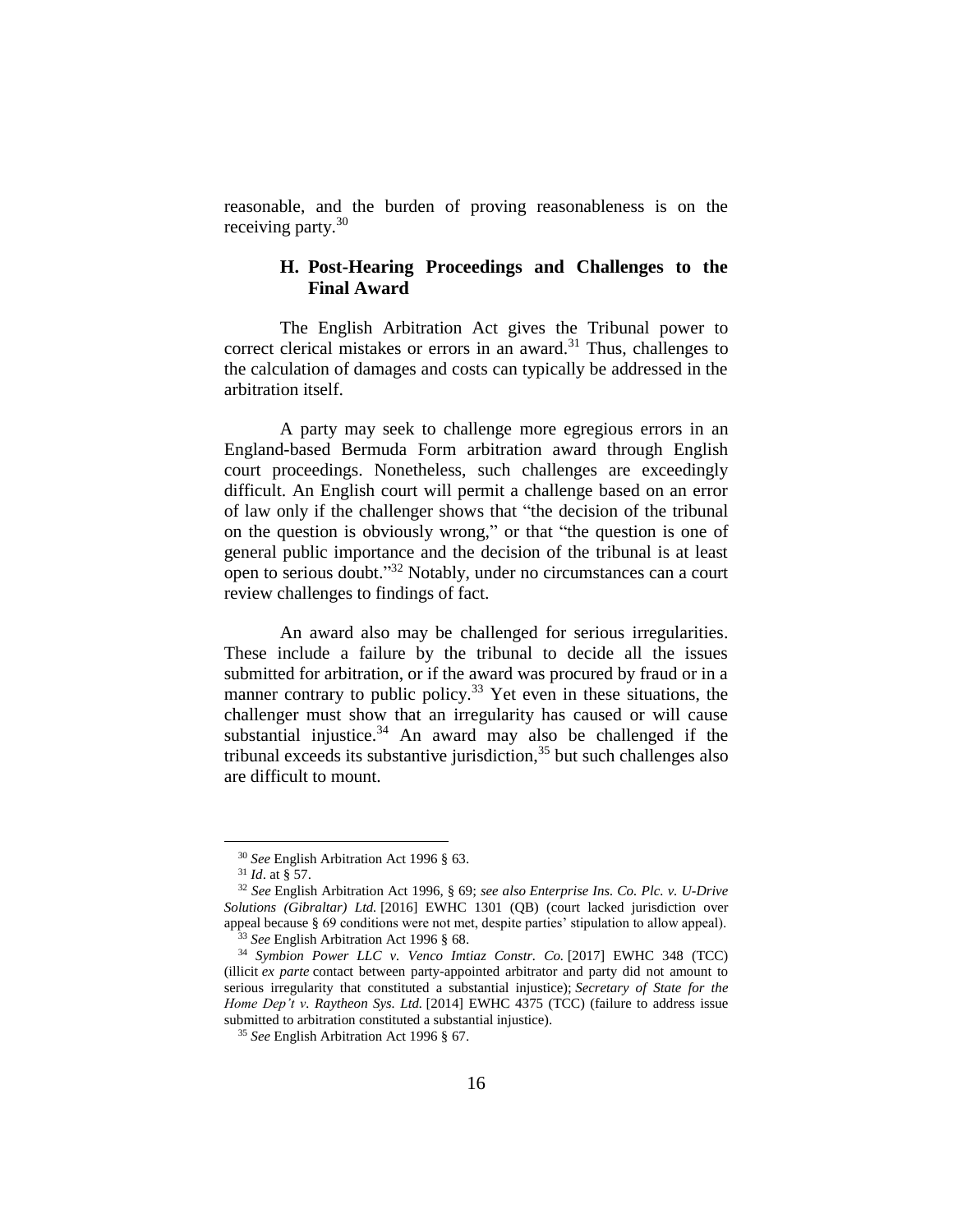The only US courts with authority to vacate or decline to enforce an arbitral award are courts at the seat of the arbitration, but such challenges are limited.<sup>36</sup> A US court may decline to enforce an arbitral award if its enforcement in the United States would be contrary to US public policy, $37$  but only if enforcement would violate "'explicit public policy' that is 'well-defined and dominant ... [and is] ascertained by reference to the laws and legal precedents and not from general consideration of supposed public interests."<sup>38</sup>

### **IV. CASE LAW INVOLVING THE BERMUDA FORM**

Because of the arbitration provision, courts discussions addressing the substantive provisions of the Bermuda Form are few. Thus, little precedent has developed—or will develop—regarding interpretation of the Bermuda Form. Nonetheless, several decisions in England and the United States offer insight into the resolution of disputes involving Bermuda Form policies.

## **A.** *AstraZeneca Ins. Co. Ltd. v. XL Ins. (Bermuda) Ltd. and ACE Bermuda Insurance Ltd.***, [2013] EWHC 349 (Comm.)**

*AstraZeneca Ins. Co. Ltd. v. XL Ins. (Bermuda) Ltd. and ACE Bermuda Ins. Ltd.,* <sup>39</sup> rejected the policyholder's claims for coverage in product liability claims given the revisions of the Bermuda Form negotiated by the policyholder.

That case considered whether AstraZeneca's captive insurer was entitled to recover as cedent hundreds of millions of dollars in

<sup>36</sup> *M&C Corp. v. Erwin Behr GmbH & Co., KG*, 87 F.3d 844, 847-49 (6th Cir. 1996) ("We hold ... that such a motion to vacate may be heard only in the courts of the country where the arbitration occurred or in the courts of any country whose procedural law was specifically invoked in the contract calling for arbitration of contractual disputes."); *Telenor Mobile Communications AS v. Storm LLC*, 524 F. Supp. 2d 332, 343 n.8 (S.D.N.Y. 2007); *International Std. Elec. Corp. v. Bridas Sociedad Anonima Petrolera*, 745 F. Supp. 172, 178 (S.D.N.Y. 1990).

<sup>37</sup> *See* New York Convention on the Recognition and Enforcement of Foreign Arbitral Awards, Article V(2)(b); *MGM Productions Group, Inc. v. Aeroflot Russian Airlines* No. 03 Civ. 0500, 2003 WL 21108367, at \*5 (S.D.N.Y. May 14, 2003), *aff'd*, 91 F. Appx. 716 (2d Cir.), *cert. denied*, 543 U.S. 956 (2004).

<sup>38</sup> *Industrial Risk Insurers v. M.A.N. Gutehoffnungshutte GmbH*, 141 F.3d 1434, 1445 (11th Cir. 1998) (internal citations omitted).

<sup>39</sup> [2013] EWHC 349 (Comm.), at ¶ 14 (*AstraZeneca I*).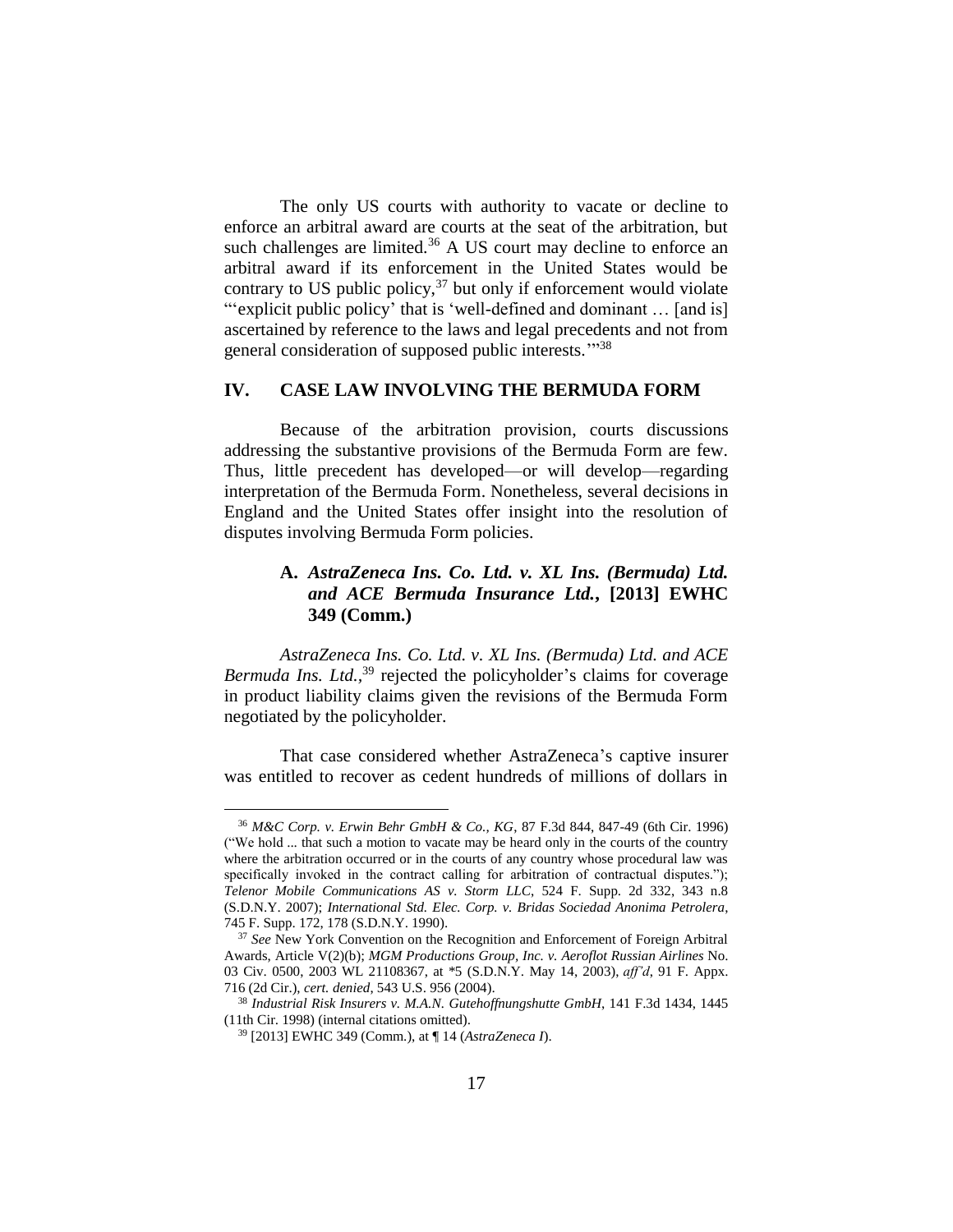defense costs and settlement payments under a Bermuda Form policy incurred in liability claims relating to the antipsychotic drug Seroquel. The *AstraZeneca* cases present a prime example of a foreign court's assuming, incorrectly, that its reading of another jurisdiction's law is correct.

At the trial level, the Commercial Court of the High Court of England and Wales, Queens Bench Division, rejected the policyholder's claim for coverage based on its reading of the law chosen in that policy, English law. The policyholder had negotiated two revisions to the Bermuda Form: removing the arbitration provision, thereby allowing litigation in court; and changing the governing substantive law from New York to English law. While these modifications allowed for a rare judicial review of the Bermuda Form, they also mean that the decision may be limited to its facts and its atypical governing law. Hence, the precedential value of the case and its usefulness in interpreting standard Bermuda Form policies is limited.

*The AstraZeneca* cases analyzed whether the Bermuda Form policy covered payments made by the policyholder to settle the underlying claims. The insuring clause promised to "indemnify the Insured for Ultimate Net Loss the Insured pays by reason of liability: (a) imposed by law … for Damages on account of: (i) Personal Injury … encompassed by an Occurrence." The policy defined "Damages" as "all forms of compensatory damages, monetary damages and statutory damages … which the Insured shall be obligated to pay by reason of judgment or settlement for liability … and shall include Defense Costs."<sup>40</sup>

The court first addressed the policyholder's claims that its payments to settle the underlying claims qualified as a "legal liability" (*i.e.*, a "liability … imposed by law") under the policy, as seen through the lens of English law. Policyholders, of course, buy liability insurance to protect against both judgments and settlements, with the understanding (by both policyholders and insurers) that most cases settle. Contrary to that common expectation, the English court concluded that English law includes a "consistent and wellestablished" rule that an insurer is responsible only for

<sup>40</sup> *Id*. at ¶ 14.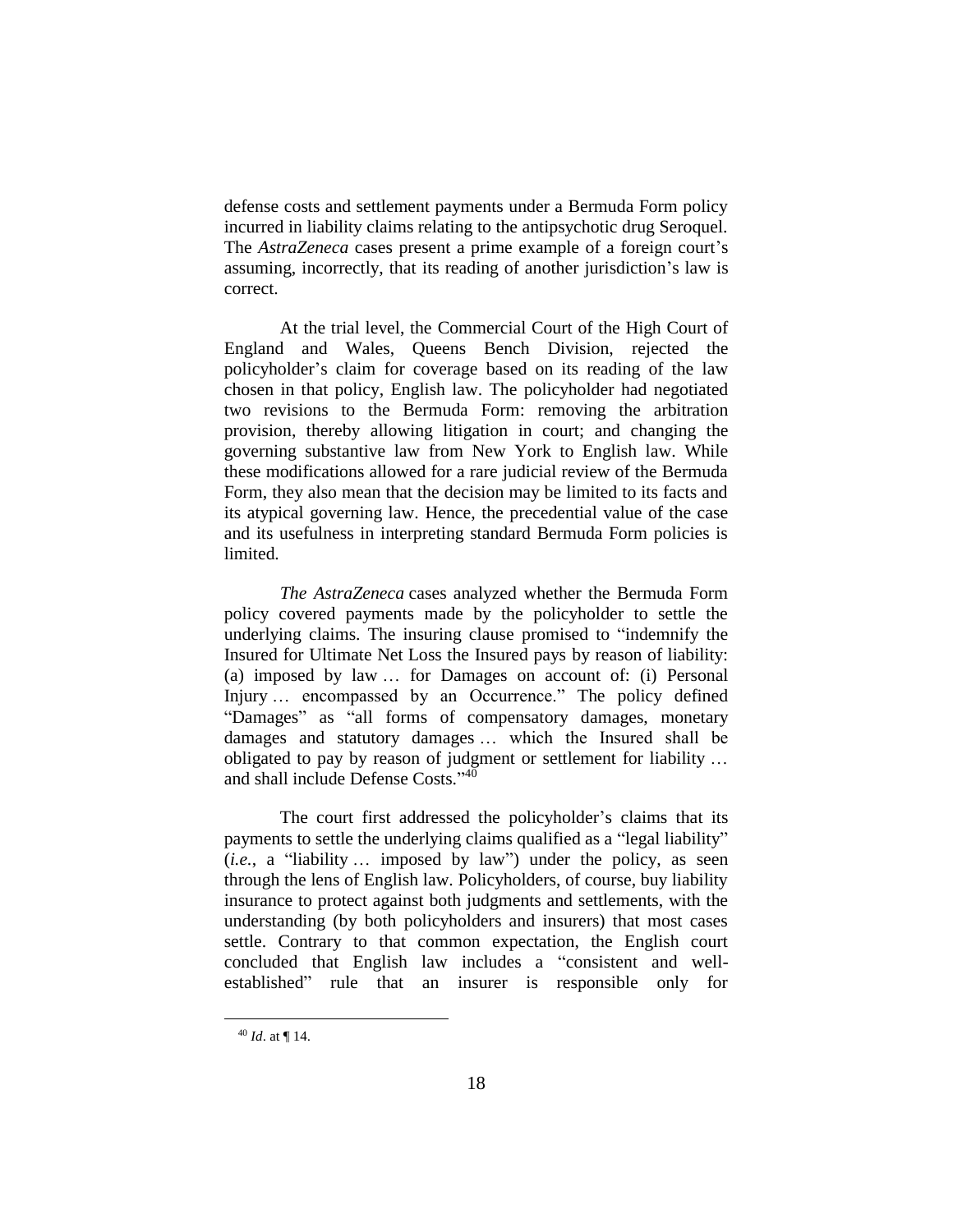indemnification of *actual* legal liability, not just an alleged liability.<sup>41</sup> The court further explained that the insured bears the burden under English law to prove that, on a balance of probabilities, it would have been subject to actual legal liability. The court concluded that, although a judgment against an insured may be strong evidence of such liability, neither a settlement nor a judgment automatically establishes a policyholder's "actual legal liability." According to the court, even after a judgment against the uninsured in the underlying case, "[i]t is still open to the insurer to challenge that there was an actual legal liability in which case it is for the insured to prove that there was."<sup>42</sup> As a result, the court held that, under English law, an insured is entitled to indemnity from its insurer only when it can show, on a "balance of probabilities," that it would have been subject to "actual" legal liability for a third-party claim. $43$ 

In another ruling likely shocking to most US policyholders, the court, relying on English law, also concluded that the policyholder must show that it would have been subject to "actual legal liability" before it can recover defense costs. The court explained that defense costs were a component of the definition of "Damages," and thus the policyholder could recover defense costs under the Bermuda Form only in circumstances when "Damages" would be recoverable. Hence, the court concluded that the policyholder there could recover defense costs only if it could show, on a balance of probabilities, that it would have been under an actual liability for the third-party claim.<sup>44</sup> The potentiality standard applicable to recovery of defense costs in the United States had no applicability under AstraZeneca's version of the Bermuda Form.

The court of appeal agreed with the lower court's analysis.<sup>45</sup> In a notable misreading of New York law, the English appeals judges also opined in *dicta* that a US court would reach the same result under New York law and New York authorities cited to support coverage for settlements where the insurer refuses to defend and, thus, is bound

<sup>41</sup> *Id*. at ¶¶ 29, 39-136.

<sup>&</sup>lt;sup>42</sup> *Id.* at  $\overline{\P}$  96. This decision clearly is contrary to public policy in the United States promoting settlement. The judge deciding the case for years also had represented insurers before he joined the bench.

<sup>43</sup> *Id.* at ¶ 136.

<sup>44</sup> *Id.* at ¶¶ 137-145.

<sup>45</sup> *AstraZeneca Ins. Co., Ltd. v. XL Ins. (Bermuda) Ltd., et al*., [2013] EWCA Civ. 1660 (20 Dec. 2013) (*AstraZeneca II*), at ¶¶ 83-85. See discussion at *id.*, ¶¶ 32-82.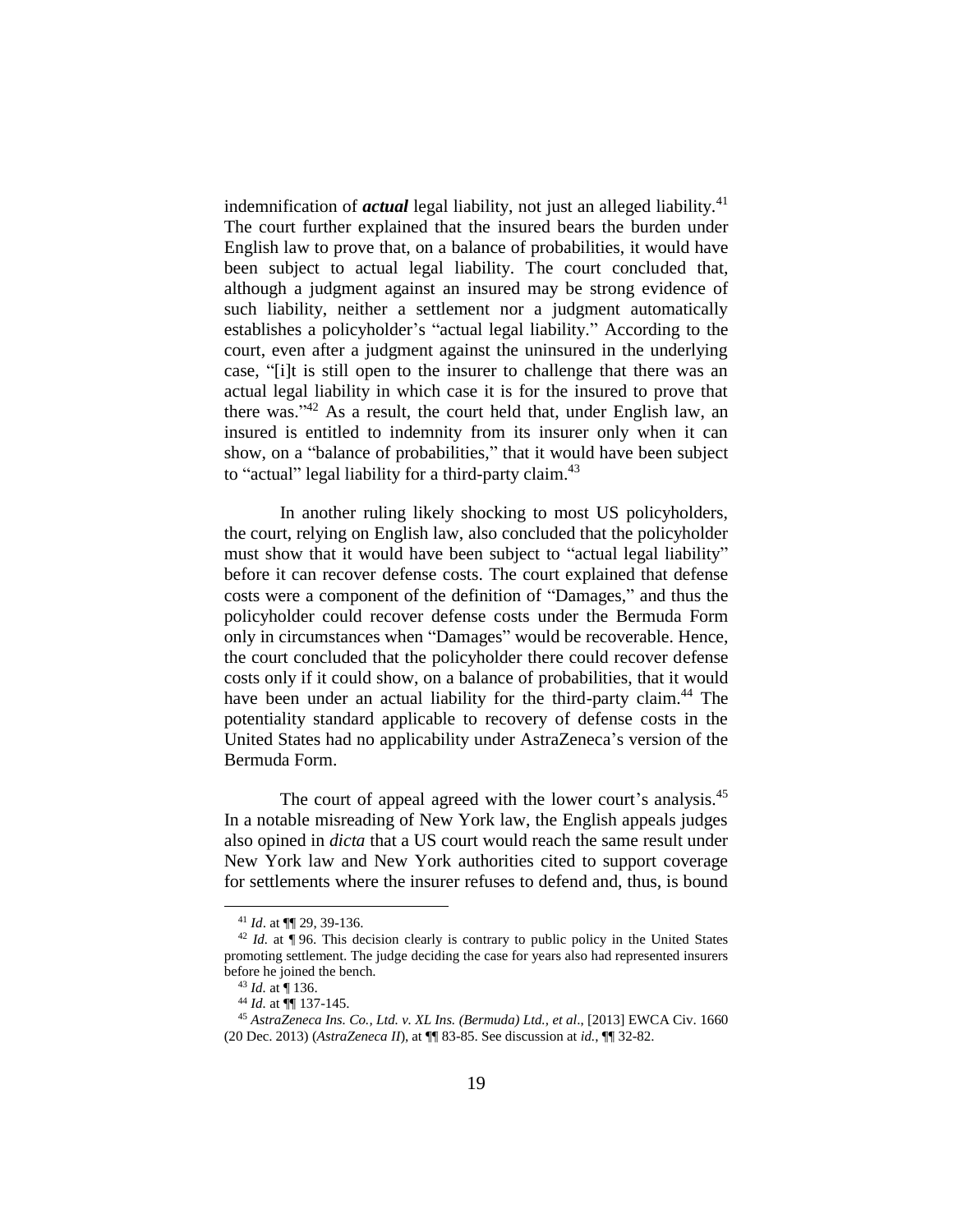by a reasonable settlement.<sup>46</sup> Contrary to the English appeal court's conclusion, New York law is clear that a policyholder who settles a case when the insurer does not accept coverage, "need not establish actual liability to the party with whom it has settled 'so long as … a potential liability on the facts known to the [insured is] shown to exist.'" <sup>47</sup> As Judge Weinstein explained in *Uniroyal, Inc. v. Home Ins. Co*., "the law [in New York] is clear that a reasonable settlement binds the insurer to indemnify."<sup>48</sup> These New York cases recognize that requiring the policyholder to prove its own liability would defeat the protective purpose of liability insurance, be contrary to the public policy favoring settlements, and provide grounds to the insurer to argue against coverage, a classic Catch-22. Under the New York cases, a policyholder need demonstrate only that settled claims are of a "type" that falls within the policy's coverage. Thus, allegations in the complaint, rather than findings of actual liability, suffice to show that the coverage—intended to cover judgments and settlements applies.<sup>49</sup>

## **B.** *Halliburton Co. v. Chubb Bermuda Ins. Ltd.***, [2018] EWCA Civ. 817**

*Halliburton Co. v. Chubb Bermuda Ins. Ltd*. <sup>50</sup> also demonstrates potentially important differences between New York and English law. There, the English Court of Appeal considered an application for removal of an arbitrator who had been proposed as Chair in a Bermuda Form insurance arbitration arising out of the

<sup>46</sup> *Id.* at ¶ 25. While this is a clever reading of the New York case cited, it is not correct. *See Luria Bros. & Co. v. Alliance Assur. Co*., 780 F.2d 1082, 1091 (2d Cir. 1986) (*Luria*) (citation omitted). In addition, the insurer in *AstraZeneca* had denied coverage; there obviously would be no need for coverage litigation if the insurer had agreed to pay. This fact therefore undercuts the purported distinction made by the *AstraZeneca* cases. In addition, this is a general rule of New York governing indemnitors, and not a punitive rule assessed only against insurers that breach their contracts. *See also Insurance Coverage Litigation*, ¶ *supra* n. 12, at § 14.10.

<sup>47</sup> *See, e.g., Luria*, 780 F.2d at 1091; *accord Tokio Marine & Nichido Fire Ins. Co. v. Calabrese,* No. 07-CV-2514 JS AKT, 2013 WL 752259, at \*8 (E.D.N.Y. Feb. 26, 2013) (If "an indemnitor has notice of the claim against it, 'the general rule is that the indemnitor will be bound by any reasonable good faith settlement the indemnitee might thereafter make.'").

<sup>48</sup> 707 F. Supp. 1368, 1378 (E.D.N.Y. 1988) (*Uniroyal*).

<sup>49</sup> This result also advances the public policy accepted in all jurisdictions in the United States (including New York) that favors settlement.

<sup>50</sup> [2018] EWCA Civ. 817 (*Halliburton*).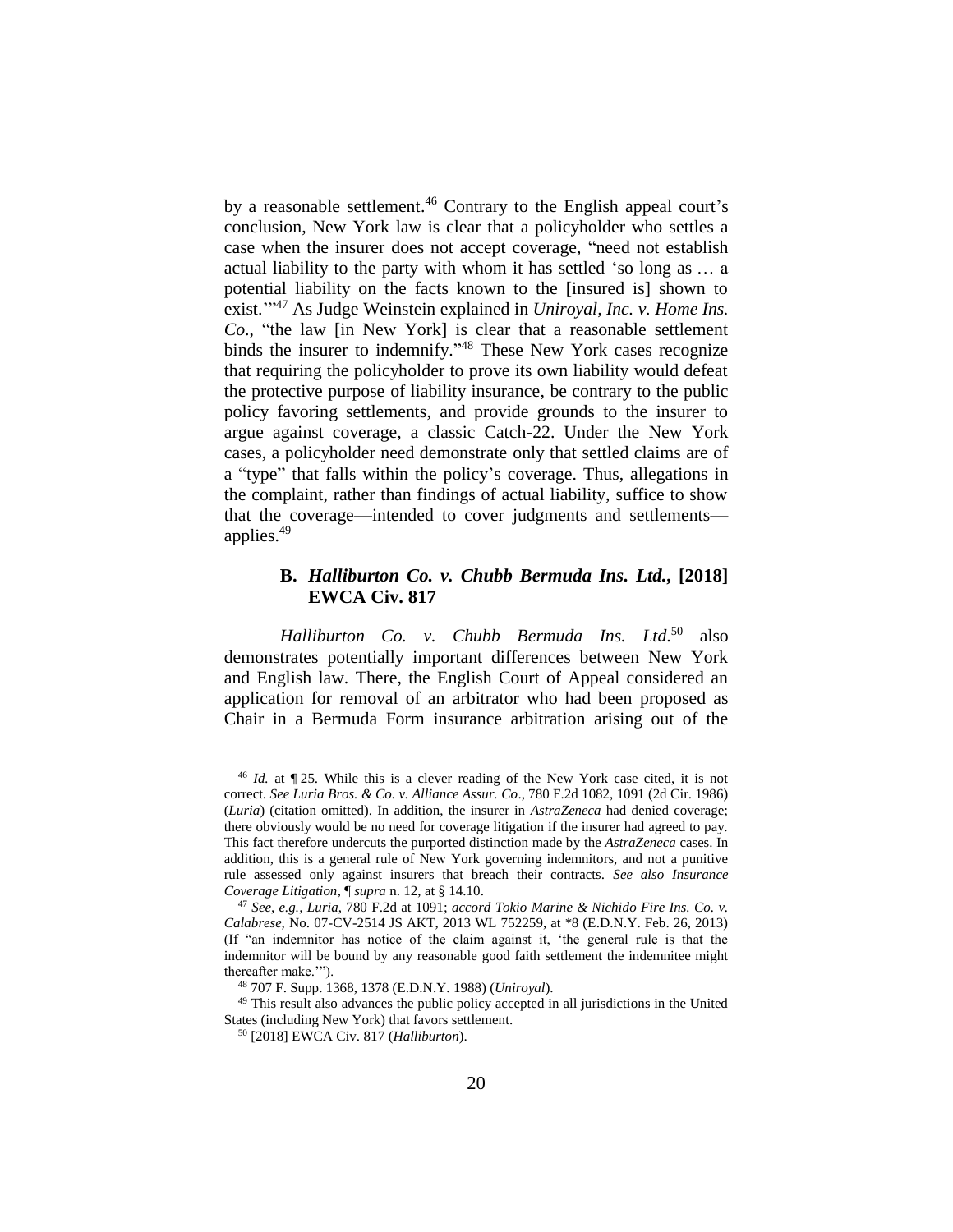BP/Deepwater Horizon oil "spill" in the Gulf of Mexico based on allegations of an appearance of bias during the arbitration. The policyholder discovered that, subsequent to the arbitrator's appointment in their arbitration with their insurer, he had accepted additional appointments involving the same insurer, same counsel for the insurer, and the same underlying incident, all without disclosing such additional appointments (and other appointments, as well) to the parties in the arbitration.<sup>51</sup> Indeed, the arbitrator had been appointed only by insurers in Bermuda Form arbitrations.

To the extent policyholders could ascertain or know such information, a party has a right to expect that a Chair, even more than a party-appointed arbitrator, should be neutral.<sup>52</sup> In part for this reason, the policyholder challenged the appointment of this barrister as Chair on the grounds that a tribunal Chair, in particular, should be assumed to be a neutral.

The English Court of Appeal recognized that the litigation raised issues of keen importance to parties, facing arbitration of disputes under Bermuda Form and other insurance policies requiring resolution of disputes in London under the English Arbitration Act:

> [¶ 2] This appeal raised issues of importance in relation to commercial arbitration law and practice. The specific issues upon which the judge gave permission to appeal may be summarized *below*:

1) Whether and to what extent an arbitrator may accept appointments in multiple references concerning the same or overlapping subject matter with only one common party without thereby giving rise to an appearance of bias.

2) Whether and to what extent he may do so without disclosure.

<sup>51</sup> Although the arbitrator in question was a well-known Queen's Counsel and for decades had served as an arbitrator active in Bermuda Form arbitrations, the courts addressing this issue have refrained from identifying him in deference to the expectations of confidentiality typically invoked under the English Arbitration Act.

<sup>52</sup> Indeed, Chairs of tribunals often are called "neutrals," and under the English Arbitration Act, all members of arbitration tribunals are supposed to be neutrals.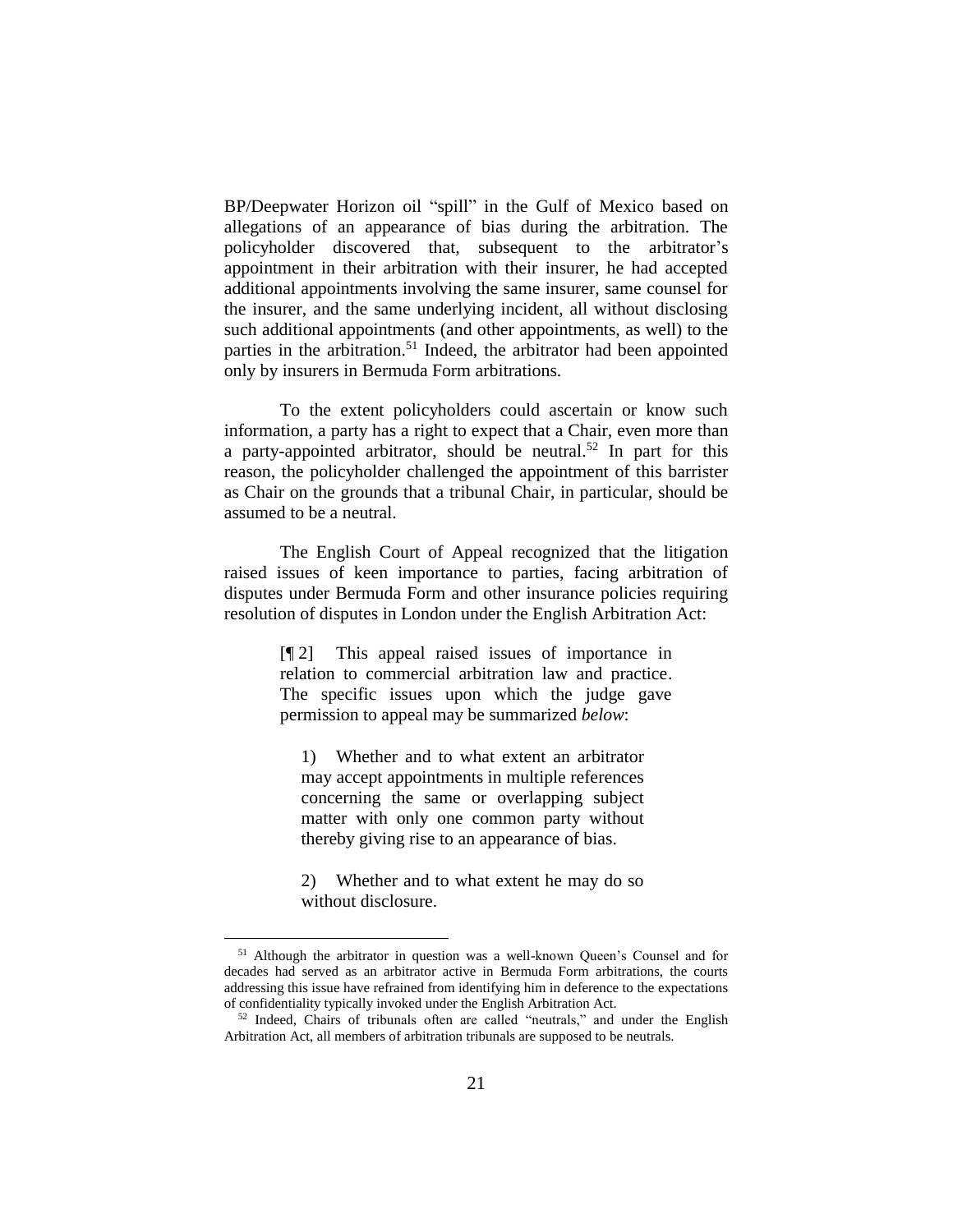[¶ 3)] The second of those issues gives rise to the consideration of two further general issues, namely:

1) When should an arbitrator make disclosure of circumstances which may give rise to justifiable doubts as to his impartiality?

2) What are the consequences of failing to make disclosure of circumstances which should have been disclosed?<sup>53</sup>

The English Court of Appeal reached the same "overall conclusion" adopted by the English High Court. The Court of Appeal found no appearance of bias that justified disqualifying the arbitrator. The court explained that the test for impartiality of an arbitration tribunal under English law is whether—at the time the disqualification application was made—facts or circumstances known to the arbitrator would or might lead the fair-minded and informed observer to foresee a real possibility that the arbitrator was biased. As set forth in the decisions issued in this litigation, the "fair-minded" observer "is gender neutral, is not unduly sensitive or suspicious, reserves judgment on every point until he or she has fully understood both sides of the argument, is not complacent and is aware that judges and other tribunals have their weaknesses."<sup>54</sup> Furthermore, the "informed" observer "is informed on all matters which are relevant to put the matter into its overall social, political or geographical context."<sup>55</sup>

The Court of Appeal concluded that the arbitrator's nondisclosure is "a factor to be taken into account in considering the issue of apparent bias," but that such non-disclosure cannot in and of itself justify an inference of apparent bias. The appeal court did not consider the arbitrator's failure to disclose the other appointments in the very same matter, and for the very same insurer and counsel, to provide grounds for disqualification, reasoning that those other appointments did not themselves give rise to any justifiable concerns

<sup>55</sup> *Id.*

<sup>53</sup> *Halliburton.*, at ¶¶ 2-3.

<sup>54</sup> *H v. L*, [2017] EWHC 137 (Comm.), at ¶ 16.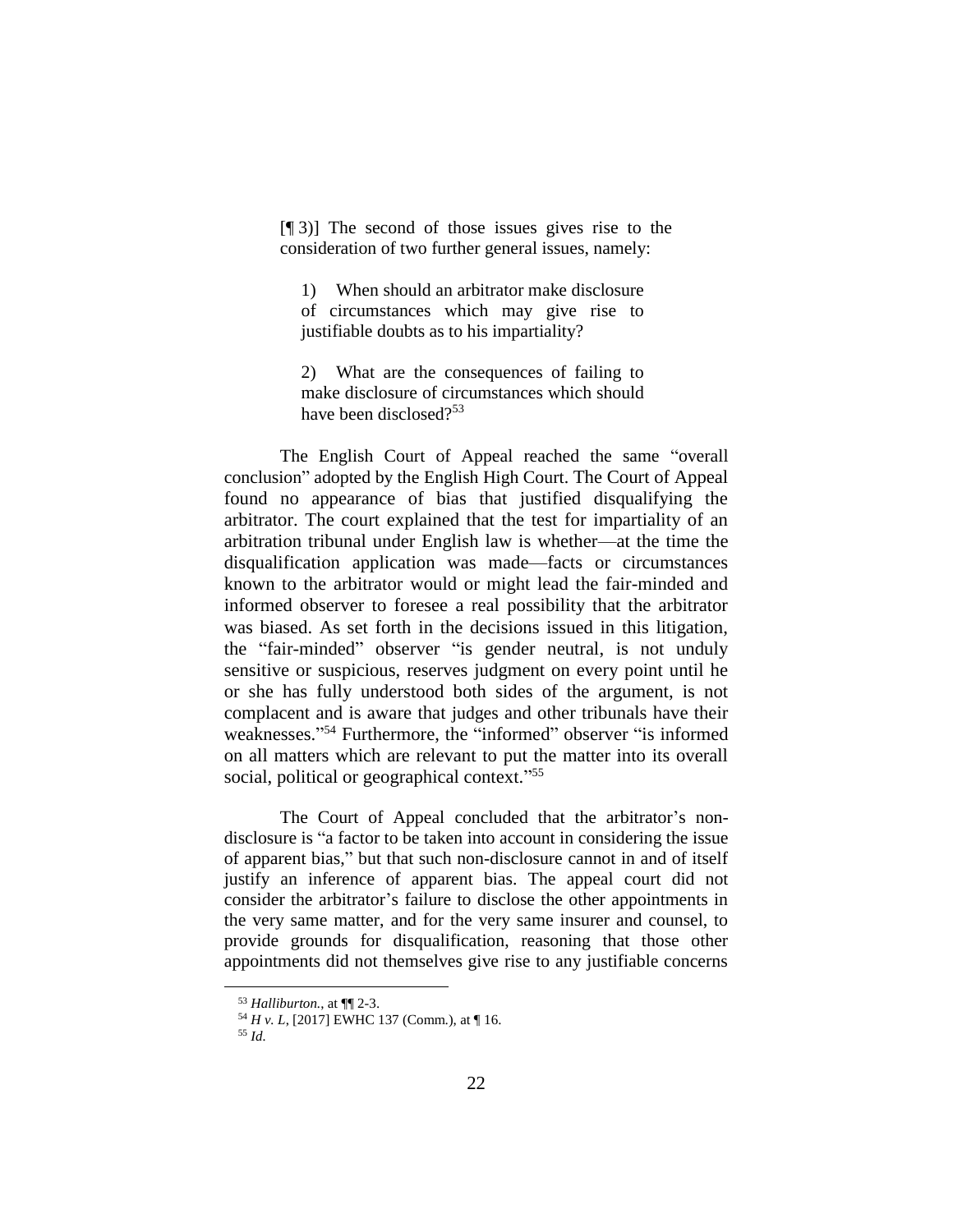over the arbitrator's independence. Although both the lower court and the English Court of Appeal concluded that the arbitrator "*ought* as a matter of good practice and, in the circumstances of this case, as a matter of law to have made disclosure,"<sup>56</sup> they also both concluded that the arbitrator's failure to disclose was not in itself sufficient grounds for disqualification.

The court also considered the overlap in the subject matter and identities of the parties between the arbitrator's various appointments, but concluded once again that the overlap "does not give rise to justifiable doubts as to impartiality." <sup>57</sup> The court referenced the lower court's explanation that such overlap is a "regular feature of international arbitration in London," and that arbitrators with expertise in insurance and Bermuda Form arbitrations "often comprise a limited pool of talent."<sup>58</sup> Finally, the English Court of Appeal made no note of the fact that the arbitrator had been proposed as Chair of the panel, and not as a wing arbitrator (as had been the case in many previous arbitrations in which the arbitrator had been appointed).

*Halliburton* serves as an important reminder that arbitrator partiality disputes in London-based Bermuda Form arbitrations are resolved in English courts under English law, notwithstanding the Bermuda Form's provisions selecting New York Law as the applicable law for substantive contract interpretation issues. This feature is significant in light of the high burden to establish an appearance of bias under English law, particularly with respect to an arbitrator's duty to disclose. Under New York law, "the failure of an arbitrator to disclose facts which reasonably may support an inference of bias is grounds to vacate the award under CPLR 7511."<sup>59</sup> Although the English court in *Halliburton* stated that disclosure of the other arbitrations in question could have been "a matter of good practice," New York courts have adopted a more stringent view, finding that "a rule requiring maximum prehearing disclosure must in the long run be

<sup>56</sup> *Halliburton,* at ¶¶ 31, 63-69, 94.

<sup>57</sup> *Id.* at ¶ 81.

<sup>58</sup> *Id.* at ¶ 27.

<sup>59</sup> *J. P. Stevens & Co. v. Rytex Corp*., 34 N.Y.2d 123, 125 (1974) (*J. P. Stevens*); *see also Sanko S.S. Co. v. Cook Indus., Inc.,* 495 F.2d 1260, 1264 (2d Cir. 1973) ("[T]he better practice is that arbitrators should disclose fully all their relationships with the parties, whether these ties be of a direct or indirect nature.").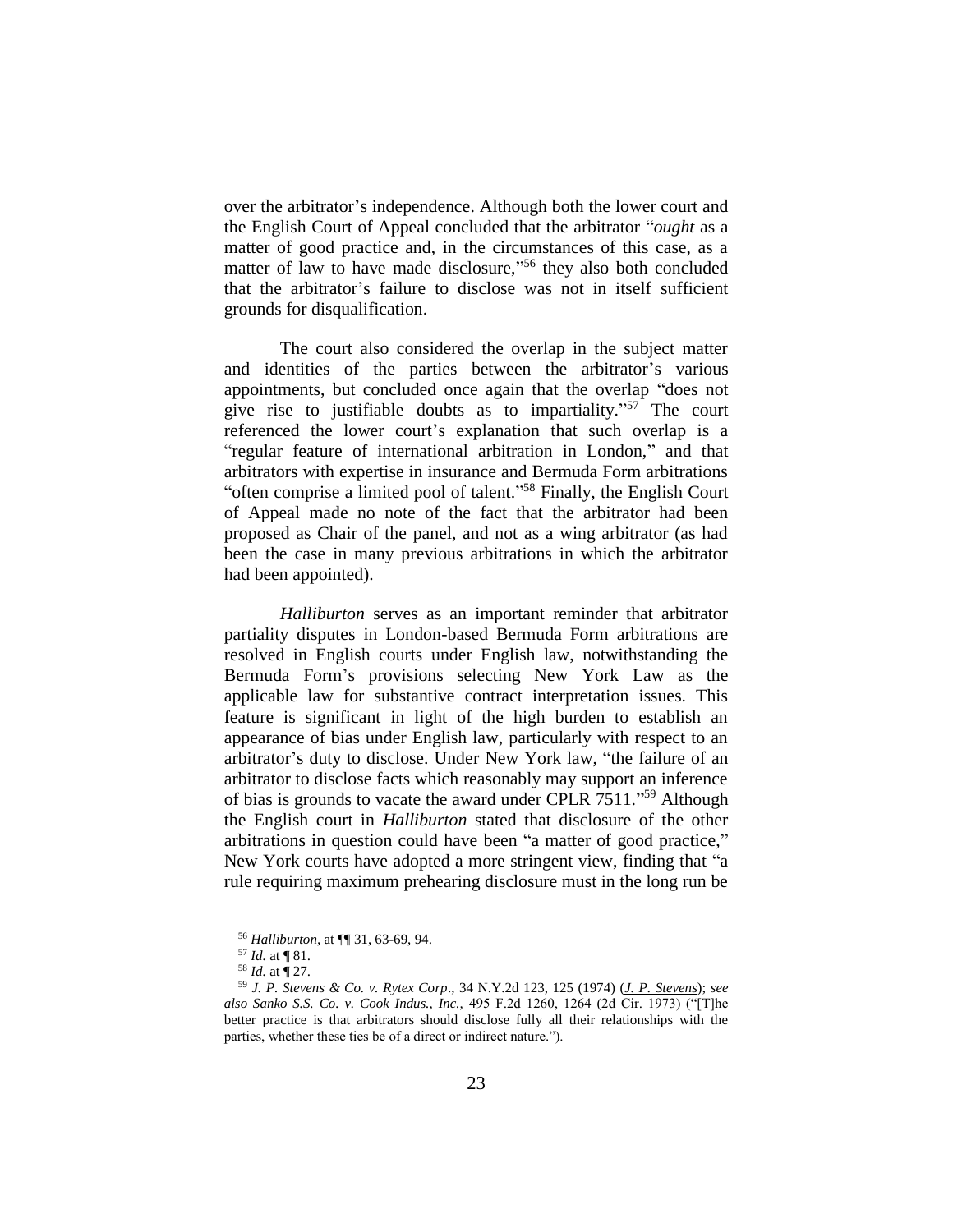productive of arbitral stability."<sup>60</sup> Similarly, Canon IV of the ARIAS US Code of Conduct for insurance and reinsurance disputes specifies that "[c]andidates for appointment as arbitrators should disclose any interest or relationship likely to affect their judgment," and that "[a]ny doubt should be resolved in favor of disclosure," <sup>61</sup> and that "[t]he duty to disclose all interests and relationships is a continuing obligation throughout the proceeding."<sup>62</sup>

## **C.** *M.F. Global Holdings Ltd. v. Allied World Assurance Co., Ltd.***, No. 1:16-ap-01251 (Bankr. S.D.N.Y. Aug. 24, 2017)**

*M.F. Global Holdings Ltd. v. Allied World Assurance Co.,* Ltd.,<sup>63</sup> addressed an arbitration provision identifying (as some Bermuda Form policies in the past have done) Bermuda, not London, as the place of arbitration. There, the United States Bankruptcy Court for the Southern District of New York ordered M.F. Global Holdings Ltd. and Allied World Assurance Co. Ltd. to arbitrate their \$15 million errors-and-omissions insurance coverage dispute in Hamilton, Bermuda. M.F. Global initially sought to litigate the coverage dispute in the bankruptcy court in New York, arguing that the disposition of coverage was "core" to the bankruptcy proceedings because resolving rights under the policy required interpretation and enforcement of prior bankruptcy court orders, and also because the dispute implicated an important asset of the estate. However, Allied World sought to enforce the insurance policy's broad Bermuda arbitration provision, <sup>64</sup> arguing that the coverage dispute was a "non-core" issue and public policy favors enforcing arbitration agreements.

<sup>60</sup> *J.P. Stevens*, 34 N.Y.2d at 128.

<sup>61</sup> ARIAS U.S. Code of Conduct Canon IV (Jan. 1, 2019) (www.aries-us.org/arias-usdispute-resolution-process/code-of-conduct).

<sup>62</sup> *Id.,* Canon IV, comment 6.

<sup>63</sup> No. 1:16-ap-01251, 571 B.R. 80 (Bankr. S.D.N.Y. 2017), *leave for appeal denied*, 296 F. Supp. 3d 662 (S.D.N.Y. 2017) (*M.F. Global*). *.* 

<sup>64</sup> As explained above, the 004 version of ACE's Bermuda Form and some policy forms that follow the Bermuda Form required arbitration of disputes in Bermuda under the Bermuda Arbitration Act, often with the law of Bermuda applying. Those provisions have not proven popular with the insurance marketplace and largely have been replaced or superseded. Policyholders should take care to avoid such provisions if they can, as arbitration in Bermuda is at the least logistically more difficult.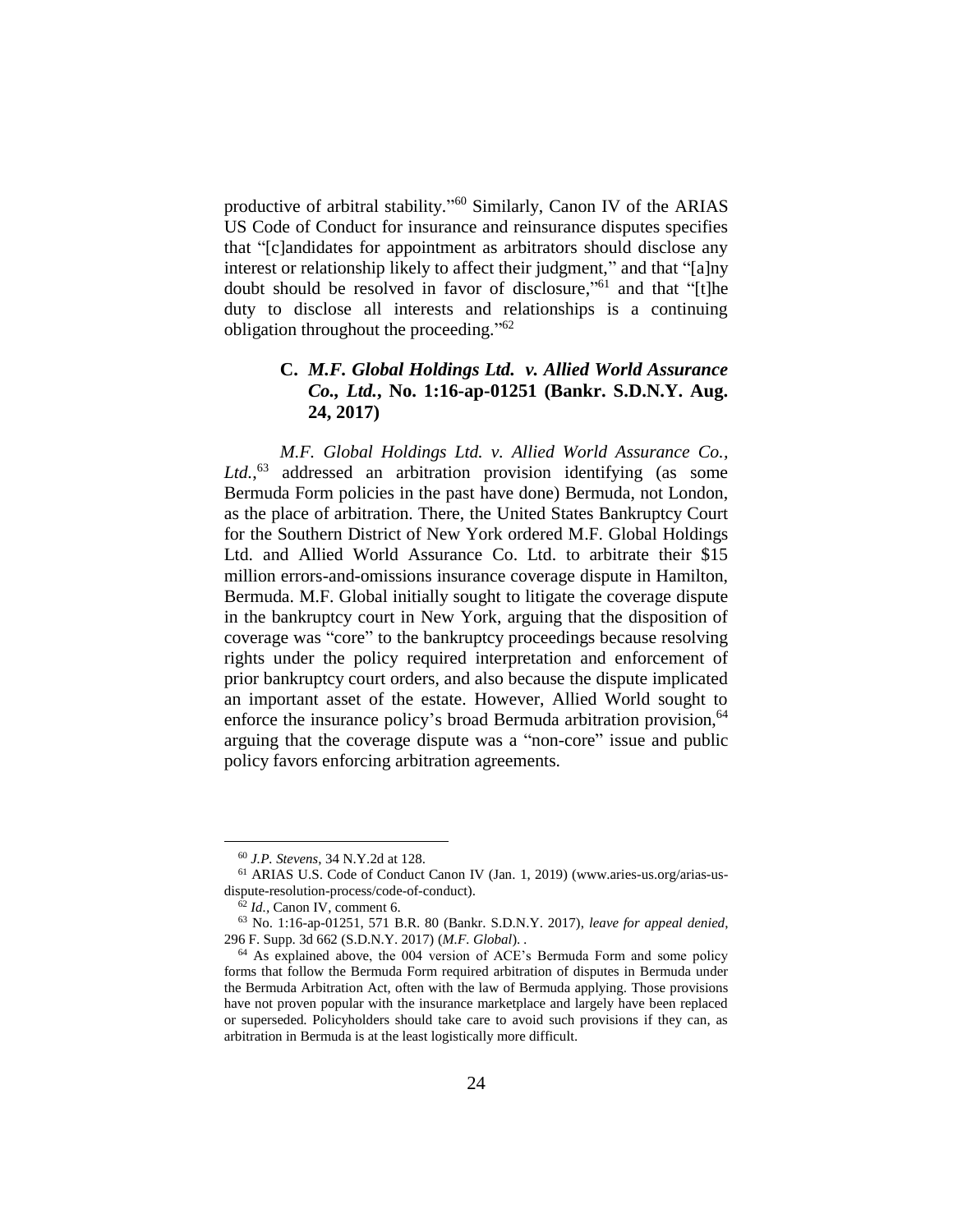Agreeing with Allied World, the bankruptcy court concluded that it must refer the coverage dispute to arbitration in Bermuda. The court deemed the coverage dispute a "non-core" issue that was based on the parties' prepetition relationship, and did not implicate rights created under the Bankruptcy Code or the most important asset of the estate. The court also emphasized the Federal Arbitration Act's strong policy in favor of enforcing arbitration agreements. Finally, the court also stayed the adversary proceeding in its entirety pending the outcome of the Bermuda arbitration.<sup>65</sup> Other courts have recognized, however, that an insurance coverage dispute certainly can be a "core" issue if the insurance coverage would have a significant impact on the administration of the estate. $66$ 

## **V. PRACTICE POINTERS FOR POLICYHOLDERS**

These decisions provide a cautionary tale, about unintended consequences, and the advisability of changing the governing law before negotiating revisions to the Bermuda Form (or perhaps any standard policy form). They also highlight other potentially sticky aspects of Bermuda Form's policy language that policyholders should consider when purchasing such products.

Policyholders should challenge insurers who try to use the *AstraZeneca* cases to argue that, even under New York law, coverage cannot exist under the Bermuda Form unless the insured can demonstrate "actual" as opposed to "alleged" liability. *AstraZeneca* should also serve as a reminder that policyholders considering the "Bermuda Form" should make sure to include "follow-thesettlements" wording that would require the insurer to indemnify its insured's settlement payments without requiring the policyholder to prove its own liability in the underlying claims. In addition, policyholders should be careful in their selection of governing law. While New York law can sometimes be more insurer-friendly than

<sup>65</sup> 571, B.R. at 97.

<sup>66</sup> *See, In re U.S. Lines, Inc*., 197 F.3d 631, 638 (2d Cir. 1999) ("Indemnity insurance contracts, particularly where the debtor is faced with substantial liability claims within the coverage of the policy, 'may well be … the most important asset of [the debtor's] estate.'") (citations omitted).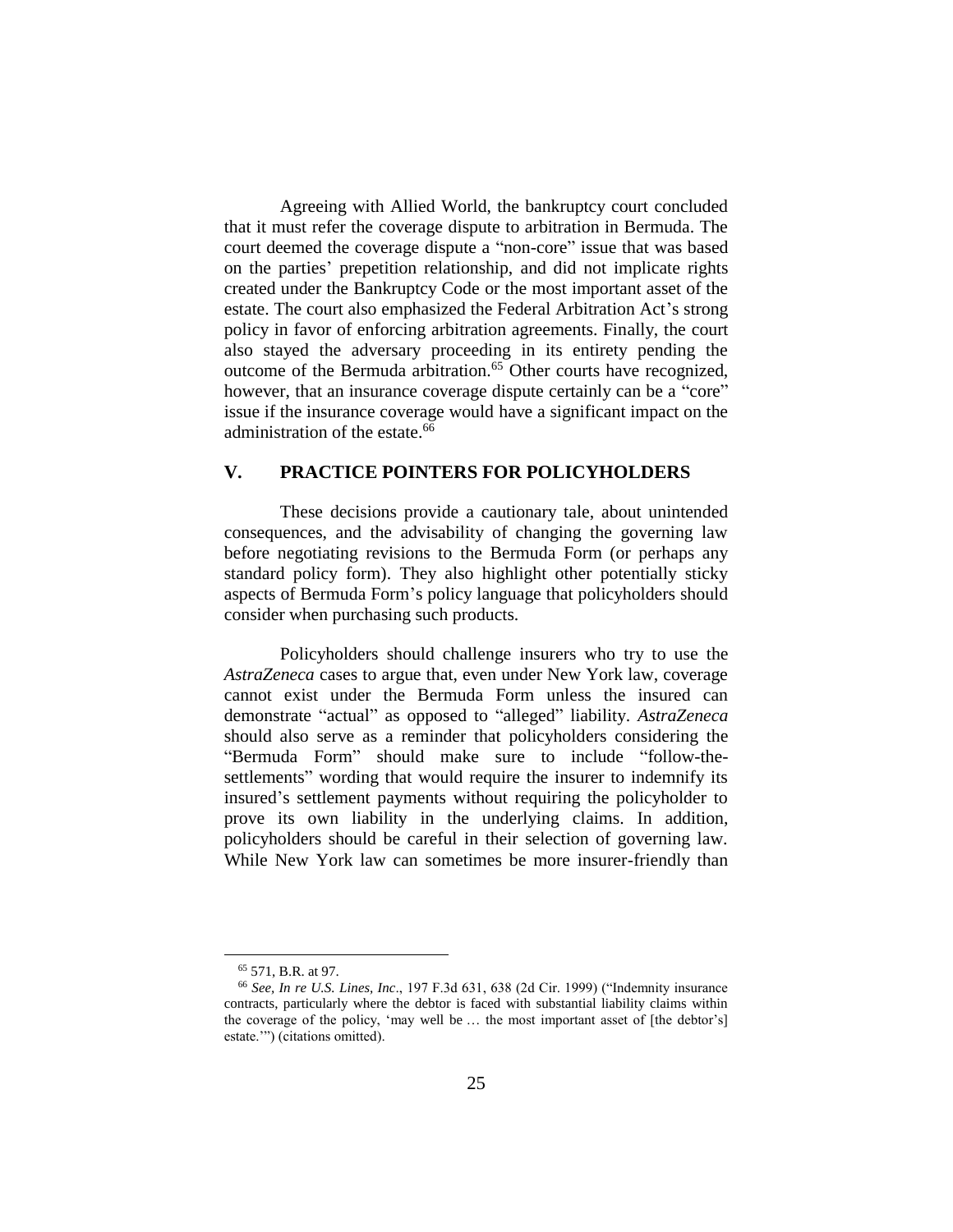other United States jurisdictions, it is more favorable to policyholders than English law.<sup>67</sup>

The *Halliburton* decision is of crucial interest to policyholders who either have Bermuda Form policies in their insurance programs or who are considering whether to purchase policies that require binding and non-appealable arbitration in London under the English Arbitration Act. In particular, *Halliburton* deserves further consideration in situations in which there are institutional litigants that will be understood to provide repeat business to arbitrators. Because, as the English Court of Appeal itself made clear, there is a "limited pool of talent" with experience in both arbitration and insurance, it should be understandable that policyholders might have a concern about the fairness of a process that does not provide all parties equal transparency about the background of arbitrators chosen for such panels.

While English law imposes a generally high burden for disqualification of arbitrators under English law, Bermuda Form policyholders should consider challenges particularly when it is generally known (as it had been with the arbitrator challenged in *Halliburton*) that the arbitrator in question has acted many times before only for one side in Bermuda Form arbitrations, has been appointed numerous times by a party or counsel, or has addressed the same issue [readability]. With the backdrop of the standard applicable under New York law, challenges seem particularly worthy of consideration when there is a question of lack of arbitrator disclosure.<sup>68</sup>

*M.F. Global* illustrates that courts may enforce the Bermuda Form's arbitration clause even when there are logistical challenges or

<sup>67</sup> This is a point acknowledged by the courts in *AstraZeneca I* and *II. See, e.g*., [2013] EWHC, ¶¶ 18-19; *see also* [2013] EWCA, ¶¶ 24-25.

<sup>68</sup> *Almazeedi v. Penner & Another*, [2018] UKPC 3 26/02/2018, a 2018 decision by the Judicial Committee of the Privy Council, provides another illustration of the complex issue of bias under English law—although in the context of judicial bias. There, the Court held that it was inappropriate for a judge to fail to disclose his appointment as a judge of the Qatar International Court and Dispute Resolution Centre, which was an arbitration tribunal over which one of the party's shareholders exercised appointment and removal powers. In a split decision, the Judicial Committee of the Privy Council held "with some reluctance" that the appellate court was correct to regard the judge's nondisclosure as inappropriate.